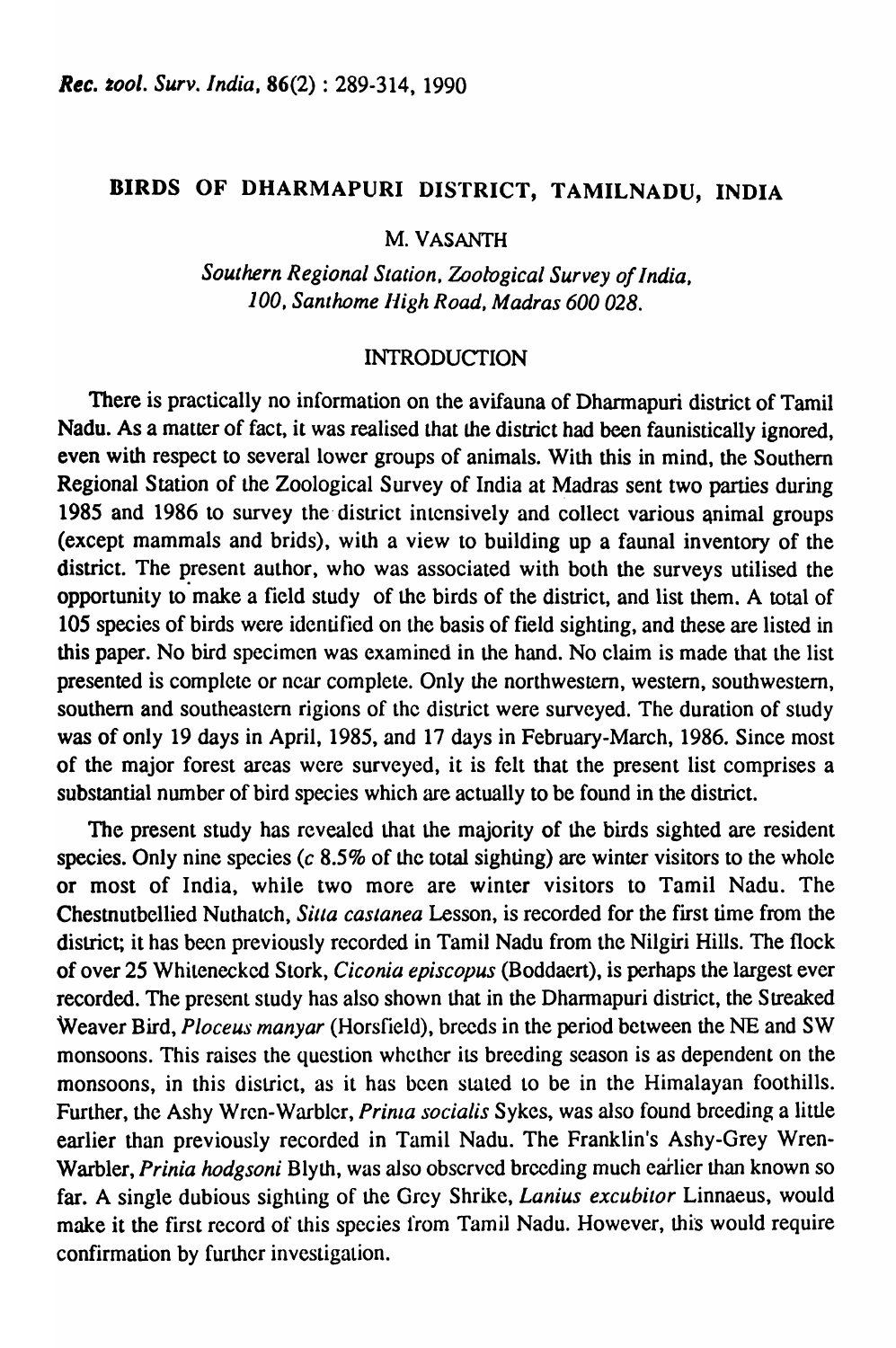There is a view, and a sound one too, that restricting the study of any group of animals, especially one with as great a mobility as the birds, to a small political region with no distinctive geographical features, is artificial and undesirable. But, such a study has a two-fold significance. First, it tells us about the wealth and variety of a particular group of animal in the district. This aspect, apart from being of academic interest, is of importance when one takes a long-range view; a similar study conducted twenty or thirty years hence will, on comparison with the present one, show us the status. abundance and intra-district distribution of the animal in question. The second aspect of studies such as the present one, is that these aid the state governments concerned to formulate methods to conserve their faunal wealth. This aspect is of paramount importance today when environmental degradation is rapid and rampant and unless we know what we have, we will never know what we lost.

Admittedly, there is ample scope for further studies, and this paper would have served a very useful purpose, even if it were only to arouse other ornithologists to make more intensive efforts to study the birds of the district.

#### LOCATION AND AREA

Dharmapuri district is situated between 11° 45' and 12° 55' North, and 77° <sup>28'</sup> and 78° 50' East in the state of Tamil Nadu. On the north, it shares its borders with Andhra Pradesh and Karanataka, and,on the west with Karnataka and Coimbatore district, Tamil Nadu. On the south, it is bounded by Salem district, Tamil Nadu, and its eastern borders are shared by South and North Arcot districts, Tamil Nadu. The district has a total area of about 9615.89 Km2, and comprises four taluks, viz., Hosur, Krishnagiri, Dharmapuri and Harur.

#### TOPOGRAPHY

Topographically, Dharmapuri district could be distinguished into two parts: (1) a poorly wooded, rocky, undulating plateau on the north and east, with denser forests in the south and west. Its average elevation is about 915 m above m.s.l., dipping to the southwest towards the Cauvery river;  $(2)$  a basin intermediate between the Karnataka' table-land and the plains. The general elevation is about 395m above m.s.l. This basin is bounded on the north and west by the Karnataka plateau, on the south and east by the hill ranges of Javadi, Teertamalai, Chitteris, Shevroys and Manukondamalai.

#### RIVER SYSTEMS

Two major rivers, the Ponnaiyar and the Cauvery, and their, tributaries, drain the northern and eastern portion of Dharmapuri and Harur taluks. Although they are perenniel rivers, the flow is scanty during the dry season.

The Cauvery and its tributaries drain the southern portion of Hosur and Dharmapuri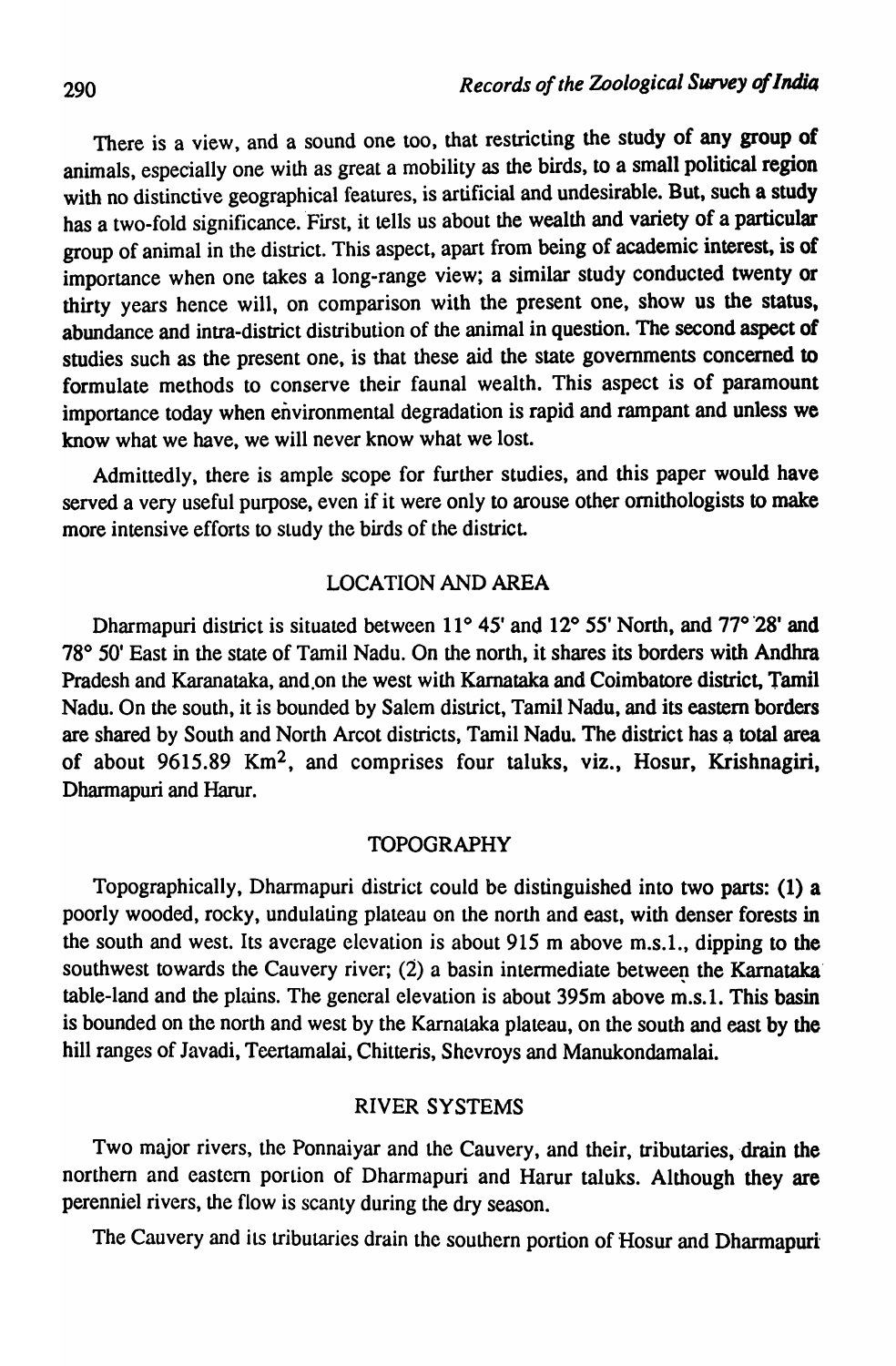taluks. The Cauvery receives the Chinnar river at Hogenekal. The falls at Hogenekal are c· *S8Sm* above m.s.l.

#### RAINFALL

The northern plateau, comprising the Hosur taluk and a part of Krishnagiri taluk, depends on the southwest monsoon, while the rest of the district depends mostly on the northeast monsoon. Annual rainfall varies from 680mm to 980mm.

#### **VEGETATION AND FOREST**

About a fifth of the total area of the district is under forest cover. Due to scant fainfall, over-grazing, human interference and impoverished soil, trees are of poor quality. The chief forest type in the district is the Tropical Dry Deciduous Forest. Further details of the major features of vegetation are given below against the various localities where field study was conducted.

#### LOCALITIES  $(Fig. 1)$

*1. #OSUT Cattle Farm campus:* Located at Mathigiri, about 6 Km from Hosur town, the area is full of grassy pastures with scattered trees. Some large shady trees are found in the Farm Guest House compound.

2. *Perandapalli*: Located on the Hosur-Krishnagiri road, just outside the boundary of the industrial area. Vegetation is mainly thorny scrub.

*3. Berikai Reserve Forest:* Thorny scrub vegetation, with large boulders and rocks.

*4. Denkanikotta Forest Rest House compound:* Fairly wooded area - chiefly planted trees.

*S. Sameri, Aiyur Reserve Forest:* Mixed dry deciduous and thorny scrub, with abundant *Lantana* thickets; a muddy *jheel;* area supporting elephants (one was sighted in the distance).

*6. Noganoor Reserve Forest:* Dry deciduous scrub, with *Lantana,* Bamboo.

7. *Namaleri:* Paddy fields; *jheel* on roadside.

*8. Dadikal Dam:* Shallow muddy reservoir with scattered shrubs in its vicinity; paddy fields not far away.

*9. Tali Reserve Forest:* Bordering Kamataka; very dry, predominantly scrub.

*10. Keesan Kuppam* : On way to Tail Reserve Forest; *Jheel* on roadside with grassy surroundings.

*11. Panai Reserve Forest:* Mixed dry deciduous and scrub.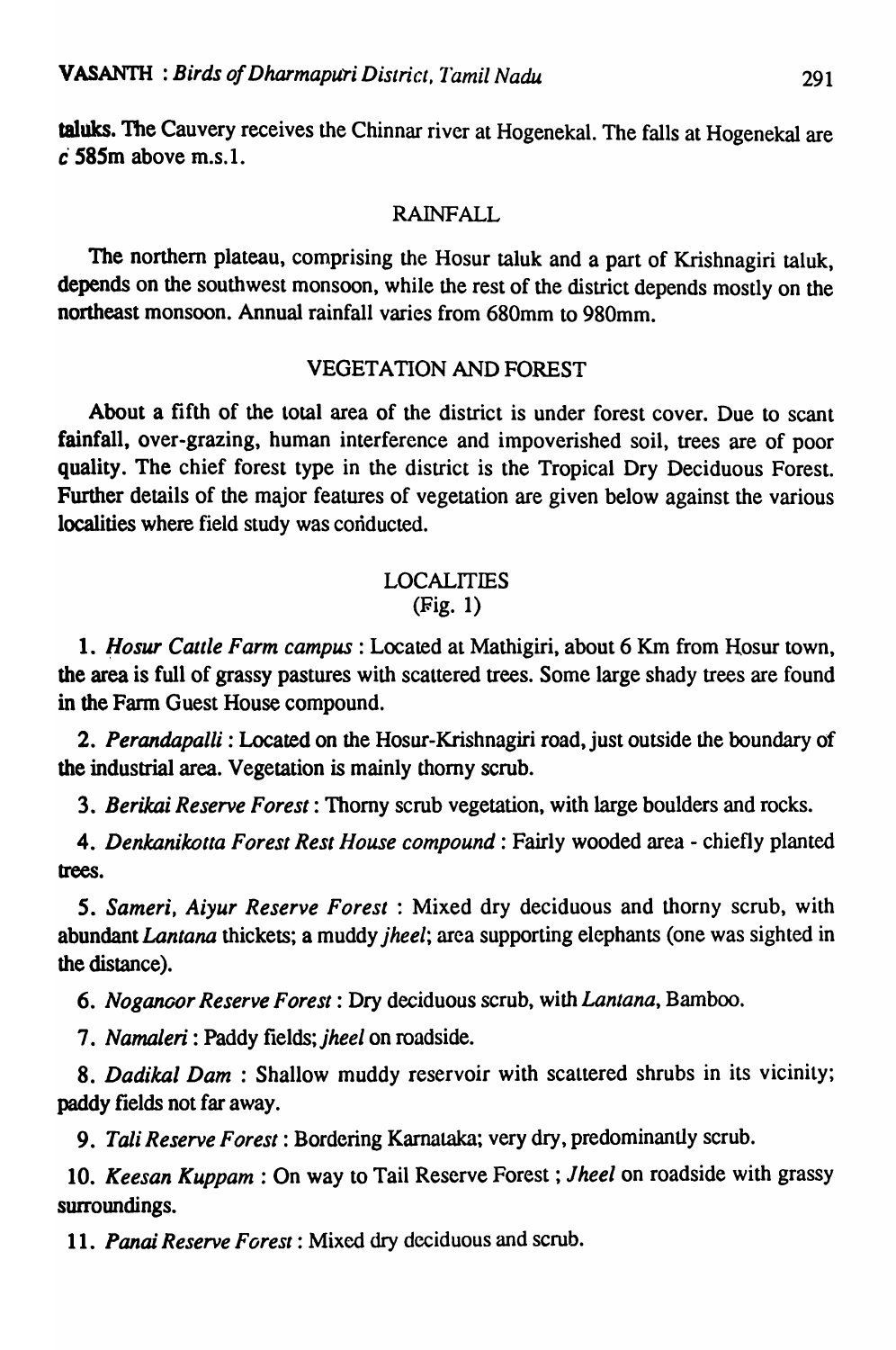12. *Anchetty Forest Rest flouse compound and vicinity:* Some garden trees, with open uncultivated fields down to Toddahalla river on eastern side; *jheel* on western side.

.13. *Anchetty Reserve Forest,* c 5 *Km on Nalrapalayam Road:* Mixed dry deciduous and scrub.

14. *Kulumuru pal/am* : WSW of Anchetty; predominantly dry thorny scrub, with some open uncultivated fields.

15. *Hogenekal Forest Rest House compound and vicinity:* Dry deciduous forest.

16. Bevanurmalai Reserve Forest, on east bank of Cauvery river: Rocky area; mixed dry deciduous and scrub.

17. *Forest around Chinnar river:* Deciduous forest - denser close to the river, with abundant leaf litter.

18. *Forest along Hogenekal* - *Pennagaram road:* Mixed dry deciduous and thorny scrub.

19. *Kottapatti Forest Rest House compound:* Planted trees, some very large and shady.

*20. Vannathipaarai, along Chinnar river:* Dry diciduous forest, well-wooded in some portions.

*21. Kottapatti-Siuilingi road:* Open cultivated and uncultivated fields.

*22. Malaithaangi.* c 1-2 *Km ahead of Sittilingi* : Partly dry scrub, with *Lantana* shrubs and thorny thickets, and partly deciduous with tall trees (near stream).

*23. Chettigutta (Ammapetta Aru):* Deciduous forest

24. *Naagamarathu pallam (Eluvani Aru)* : River at the foot of a hill and at the forest edge. Forest is deciduous and scrub with a good number of tamarind trees, bamboo, and thick undergrowth of thorny plants.

25. *Singleri:* A *jheel* with a bund made of large stones on one side, some parts of the *jheel* edge with rotting vegetation emanating a pungent foul odour. Surrounding areas with scattered thorny plants.

26. *Sitteri Forest Rest House and vicinity:* Sandalwood and *Eucalyptus* trees '(both planted) in front of the Rest House. Surrounding area with deciduous forest. Abundant *Lantana* thickets.

27. Forest between Sitteri and Thombakkal aru : Deciduous forest with abundant *Lantana* thickets and leaf litter.

28. *Nochikuttai:* Deciduous forest - quite dense.

*29. Maamaralhu odai* : Rocky stream with a little water here and there, in deciduous forest with plenty of *Lantana* shrubs, *Bryophyllum.*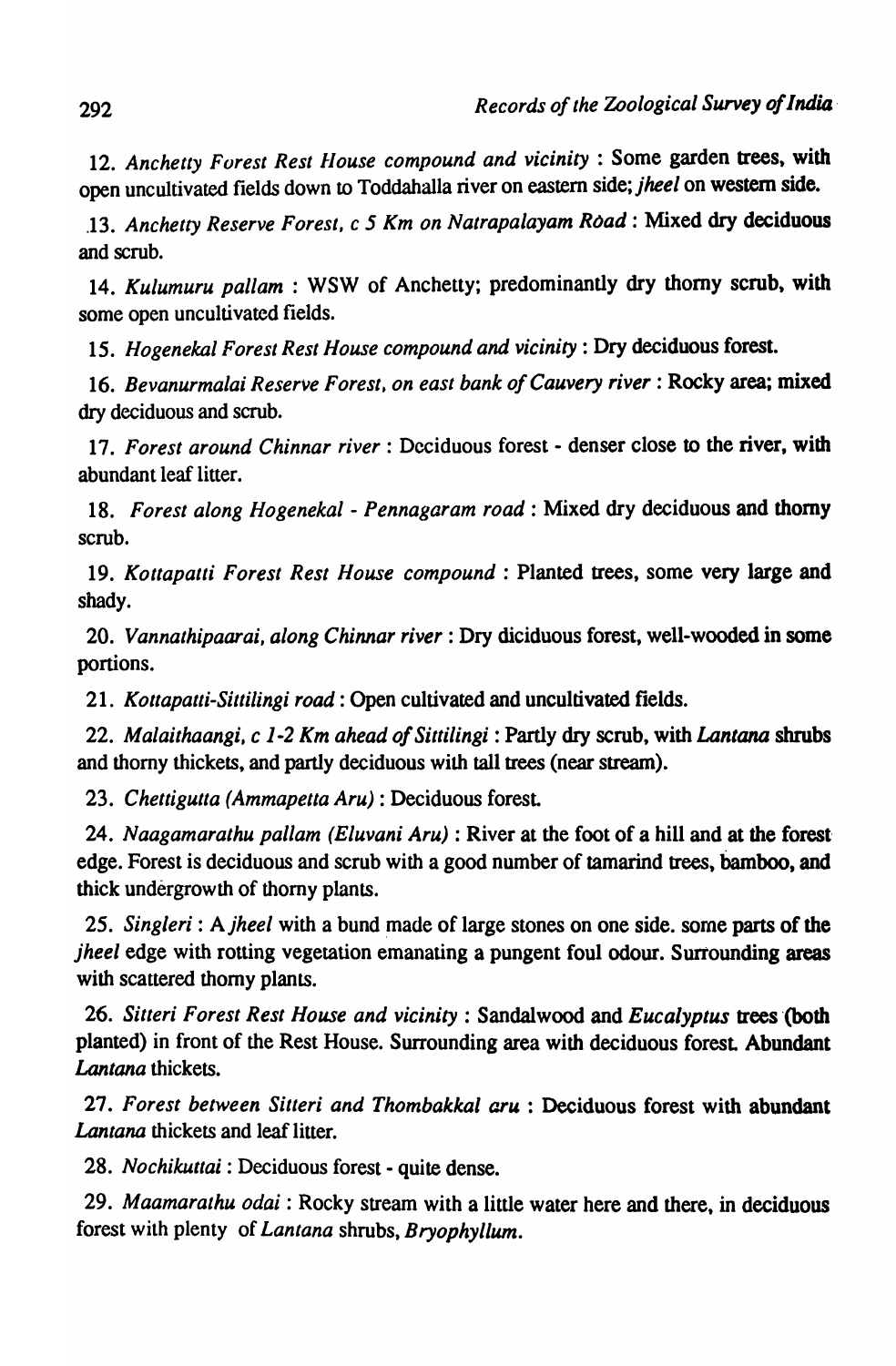

#### Map indicating observation location

*30. Silteri-IJarur road, c* 12 *Km from Silleri* : Scattered light deciduous forest, with a large number of tamarind trees and *Calotropis.* 

31. *PererilPudur:* No forest worth the name. Large areas under cultivation, with human habitation here and there. Scattered·groves of tamarind, mango and coconut trees.

*32. Bommidi Forest Rest /louse and vicinity:* Rest house close to railway line. Other than planted trees in the garden of the Rest house, surrounding areas open with fewer trees. Hillock behind Rest house with scrub vegetation.

*33. Kavaramalai* Typical open, dry, rocky, thorny scrub.

*34. Shevroy hills (foothills area)* : Dense deciduous forest.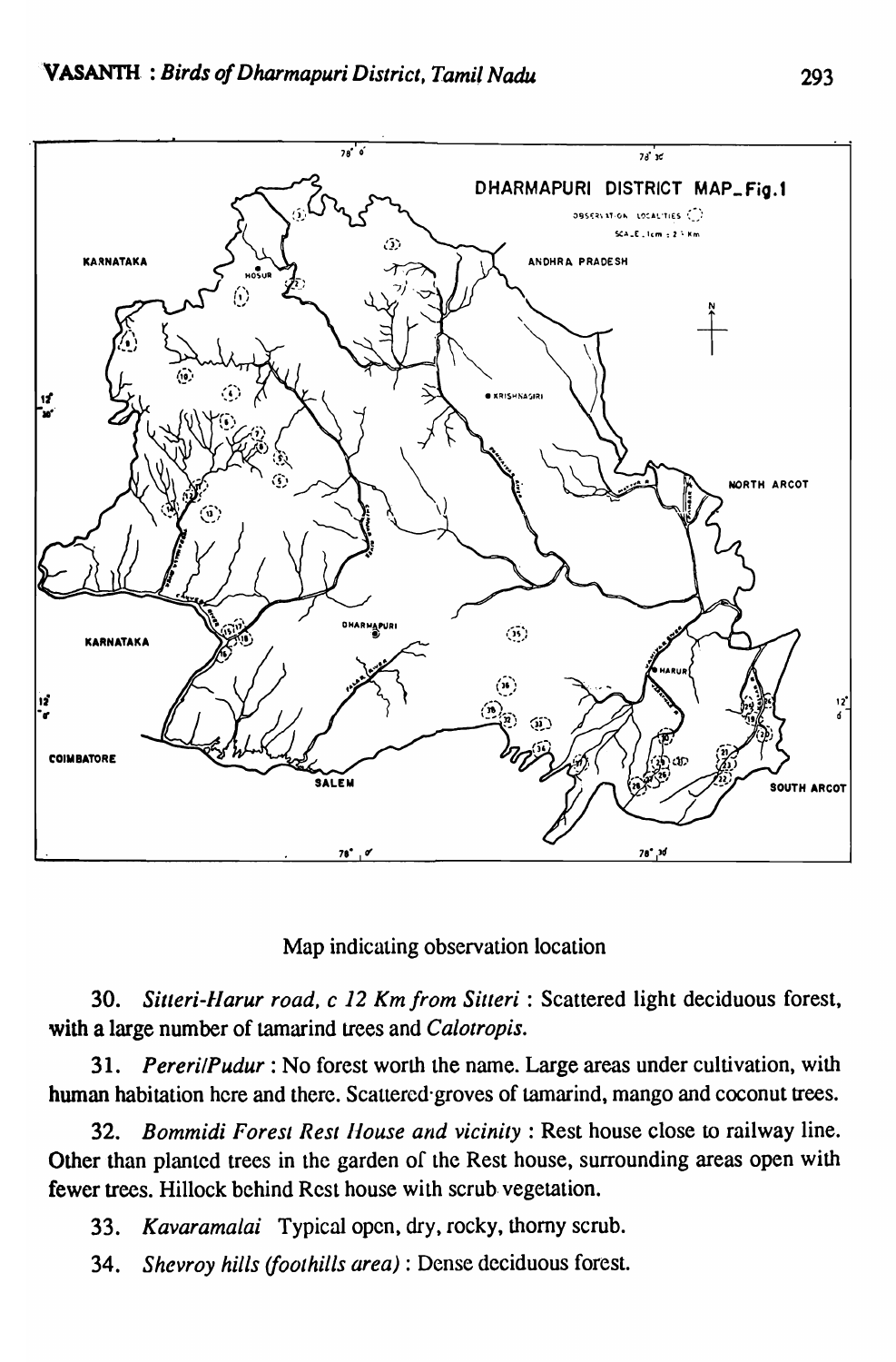*35. Mookanur Reserve Forest, ahead of Kadathur on Bommidi-Dharmapuri Road:* Dry, rocky, thorny scrub.

*36. Mookanur Panchayat Forest, off Bommidi-Dharmapuri road, near Kadathur :*  Paddy and uncultivated field, giving way to stony, thorny scrub towards base of hillocks.

*37. Papireddipatti, Vaniyaru Dam:* A large irrigation reservoir. Forest in the vicinity dense in places with plenty of *Lantana,* Cactus and other thorny plants.

38. *Gajakulam:* Open uncultivated and cultivated fields, the latter with castor, cotton, paddy and *ragi* crops. As one proceeded towards the hills, the fields gave way to ' *Lantana* shrubs and a surfeit of *Babool,* and farther ahead to tamarind and other trees. with thick undergrowth.

The serial number given for the various localities are used within parentheses, in the notes under each bird species, so as to facilitate easy reference.

Abbreviations used is the paper are as follows: FRH: Forest Rest House; GH: Guest House, RF: Reserve Forest.

#### SYSTEMA TIC LIST

| Order<br><b>PELECANIFORMES</b> |  |
|--------------------------------|--|
|--------------------------------|--|

Family PHALACROCORACIDAE

### 1. Phalacrocorax carbo (Linnaeus) LARGE CORMORANT

A lone bird was sighted silting still on a dry branch of a submerged leafless tree in the middle of the shallow reservoir on 8.iv.1985 at Dadikal Dam (8). Judging by its colouration, it appeared to be an immature bird.

> Order CICONIIFORMES Family ARDEIDAE

#### 2. Ardea cinerea Linnaeus GREY HERON

Only two sightings were made: one was of a small, scattered group of three birds in the Cauvery river at Hogenekal on 16.iv.1985. One of these birds flew away, apparently disturbed by the author's presence, although it appeared to be at least 300 m away. The second record was of a single bird in the middle of the reservoir at Vaniyaru Dam, Papireddipatti (37) on 11.iii.1986.

#### *3.* Ardeola *grayii* (Sykes) POND HERON

A common bird in the slushy banks of ponds and tanks; sighted at various places. It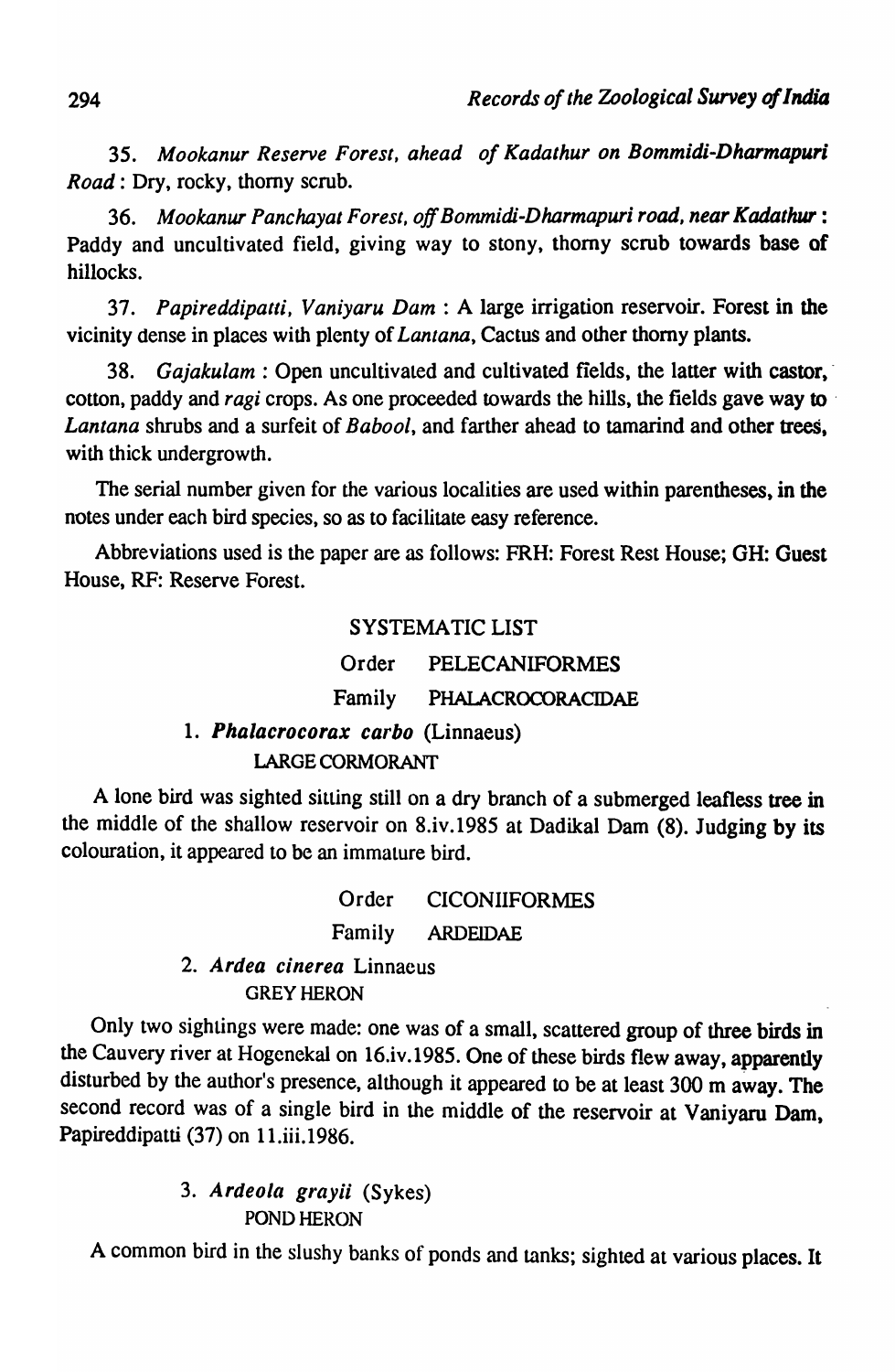was conspicuously absent in the Cauvery river at Hogenekal although the Little and Cattle Egrets and the Grey Heron were recorded there.

# 4. Bubulcus ibis (Linnaeus) CATTLE EGRET

Commonly found in association with grazing cattle. At Hogenekal, one bird was seen in the. Cauvery river close to the bank near three buffaloes which were also wallowing in the shallow awater.

# *5. Egretta garzetta* (Linnaeus) UITLEEGRET

A common resident seen near many water bodies. One bird was seen in the company of three buffaloes and a Cattle Egret in the shallow water near the bank of the Cauvery river at Hogenekal. Another was seen in a drying reservoir between Berikai and Bagalur in the company of a Pond Heron and a White Stork.

# Family CICONIIDAE

## *6. Ciconia episcopus* (Boddaert) WHITENECKED STORK

This bird was recorded on only two occasions, feeding in meadows in the cattle farm campus at Hosur (1). On the first occasion (3.iv.1985) only four birds were seen, while a flock of over 25 birds was sighted on the second occasion (4.iv.I985). Ali and Ripely (1983) state that a flock of 15 birds is the largest recorded by them.

# *7. Ciconia ciconia* (Linnaeus) WHITE STORK

A single bird was recorded in a dry reservoir between Berikai and Bagalur on 4.iv.1985. According to Ali and Ripley (1983) this winter visitor to India is less common in the Deccan than in the northern parts of India, and it returns to its summer breeding grounds by March/April.

# Order FALCONIFORMES Family ACCIPITRIDAE *8. Elanus caeruleus* (Desfontaines) BlACKWINGED KITE

One solitary bird recorded at about 8 AM on I.iii.I986 perched on a telegraph pole on the Kottapatti-Theertamalai road.

> *9. Alilvus migrans* (Boddaeri) PARIAH KITE

A common kite especially near human habitation. A nest of this bird was seen in a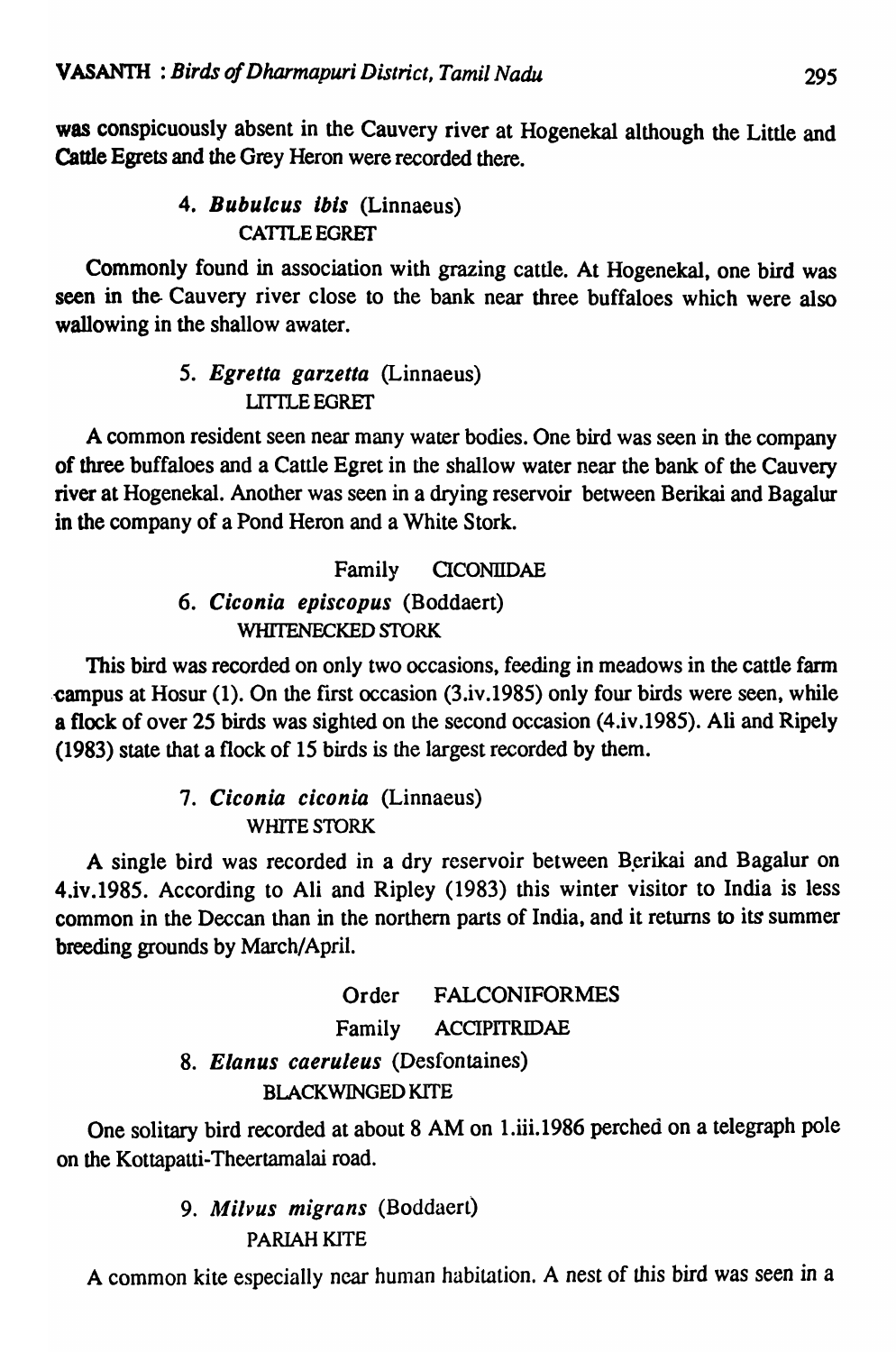tree at a height of about 10m in the Anchetty FRH compound (12). An adult (possibly female), and a young one, which were constantly found in the vicinity of the FRH, were seen occupying the nest, separately, on one or two occasions. The young one was fairly advanced, and was found frequently on the wing uttering a shrill cry. On a couple of occasions it was 'also found perching in a *Eucalyptus* tree very close to the FRH, and it was not easy to chase it away by disturbance. The adult was observed perching on a telegraph pole for long durations.

#### *10. Haliastur indus* (Boddaert) BRAHMINY KITE

Although not as commonly met with as the Pariah Kite, this kite was also not very difficult to find. At Bommidi  $(32)$ , on 6.iii.1986, a Brahiminy Kite was sighted being chased by a Pariah Kite. Two Brahminy Kites were recorded sitting on the bank of the Cauvery river at Hogenekal on 16.iv.1985. One of them was also observed swooping down over the surface of the river occasionally, thereby frightening the numerous fish *(Periophthalmus)* which were found in the river. The kite was not observed catching any fish.

#### 11. *Accipiter' badius* (Gmelin) SHIKRA

Recorded on six occasions between 25.ii.1986 and 5.iii.1986, always solitarily, except on the latter date at Bommidi (32), when an adult and an immature bird were observed flying in circles over the FRH area.

### *12. Spizaetus cirrhatus* (Gmelin) CRESTED HAWK-EAGLE

Only one record in the deciduous forest on the way to Thombakkal river from Sitleri FRH (27). The bird was probably a subadult, and it was seen perched in the top canopy overlooking an area with abundant shrubs, but few trees.

#### *13. Neophron percnopterus* (Linnaeus) SCAVENGER VULTURE

Recorded only once at Gajakulam (38). The bird was observed soaring high above the hills which were rocky and had abundant scrub vegetation.

> Order Family Subfamily **CHARADRIIFORMES CHARADRIIDAE CHARADRIINAE**

*14. Vanellus indicus* (Boddaert) REDWATILED LAPWING

One bird was sighted sitting near a small embankment in an open uncultivated field,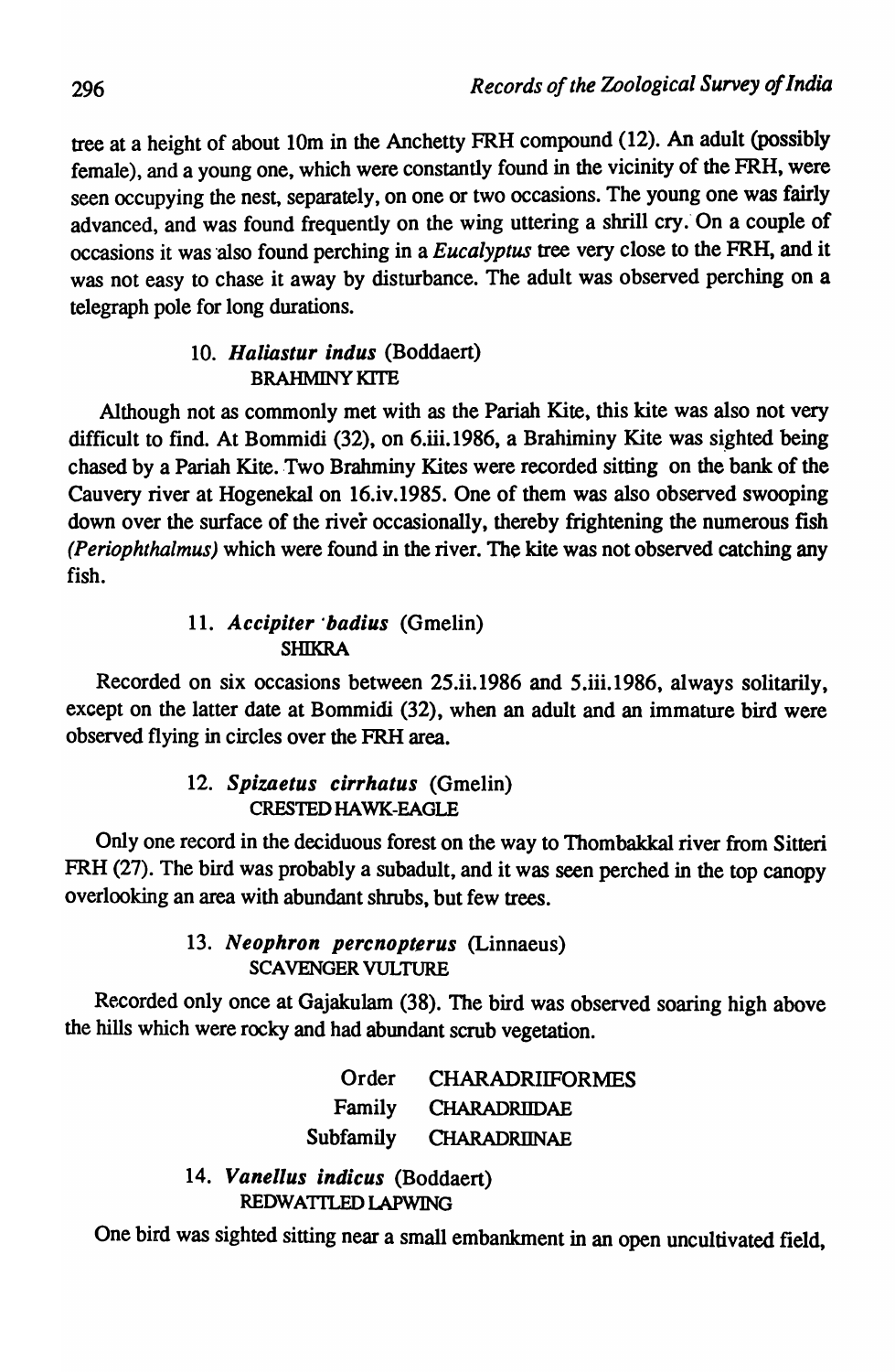about 150m from a streamlet, at Kulumuru pallam (14). It later took to wing uttering its distinctive call. Another was seen in a similar situation at Vannathipaarai (20). A third one was sighted at the margin of the *jheel* at Singleri (25).

# 15. Charadrius dubius Scopoli ? UITLE RINGED PLOVER

A single bird, almost certainly of this species, was seen on the shingly bank of the Cauvery river at Hogenekal. As the bird flew away after a moment's observation, an element of doubt remains as to its exact specific identity.

### Subfamily SCOLOPACINAE

### *16. Tringa ochropus* Linaaeus GREEN SANDPIPER

Two birds were seen on 11.iii.1986 towards the far end of the reservoir at Vaniyaru Dam (Papireddipatti) (37), in the company of Common Sandpiper.

# *17. Tringa glareola* Linnaeus WOOD SANDPIPER

About eight of these birds were seen feeding at the *jheel* at Singleri (25) on 28.ii.1986. No other sandpiper could be observed at this place. Other waders found in that location were Pond Heron, Little Egret and Blackwinged Stilt

# *18. Tringa hypoleucos* Linnaeus COMMON SANDPIPER

At Papireddipatti (37) three birds were sighted on the same date and in the same situation as described for T *ochropus* Linn. One bird was also recorded at Namaleri (7) where it was seen flying low in a wide circle around a paddy field, all the while uttering its characteristic call, fmally coming to settle on the margin of a slushy, grassy *jheel* in the company of Pond Heron and Yellow Wagtail.

## Family RECURVIROSTRIDAE

## *19. Himantopus himantopus* (Linnaeus) BLACKWINGED STILT

Four of these distinctive pied black and white birds with disproportionately long legs were recorded at the *jheel* at Singleri (25).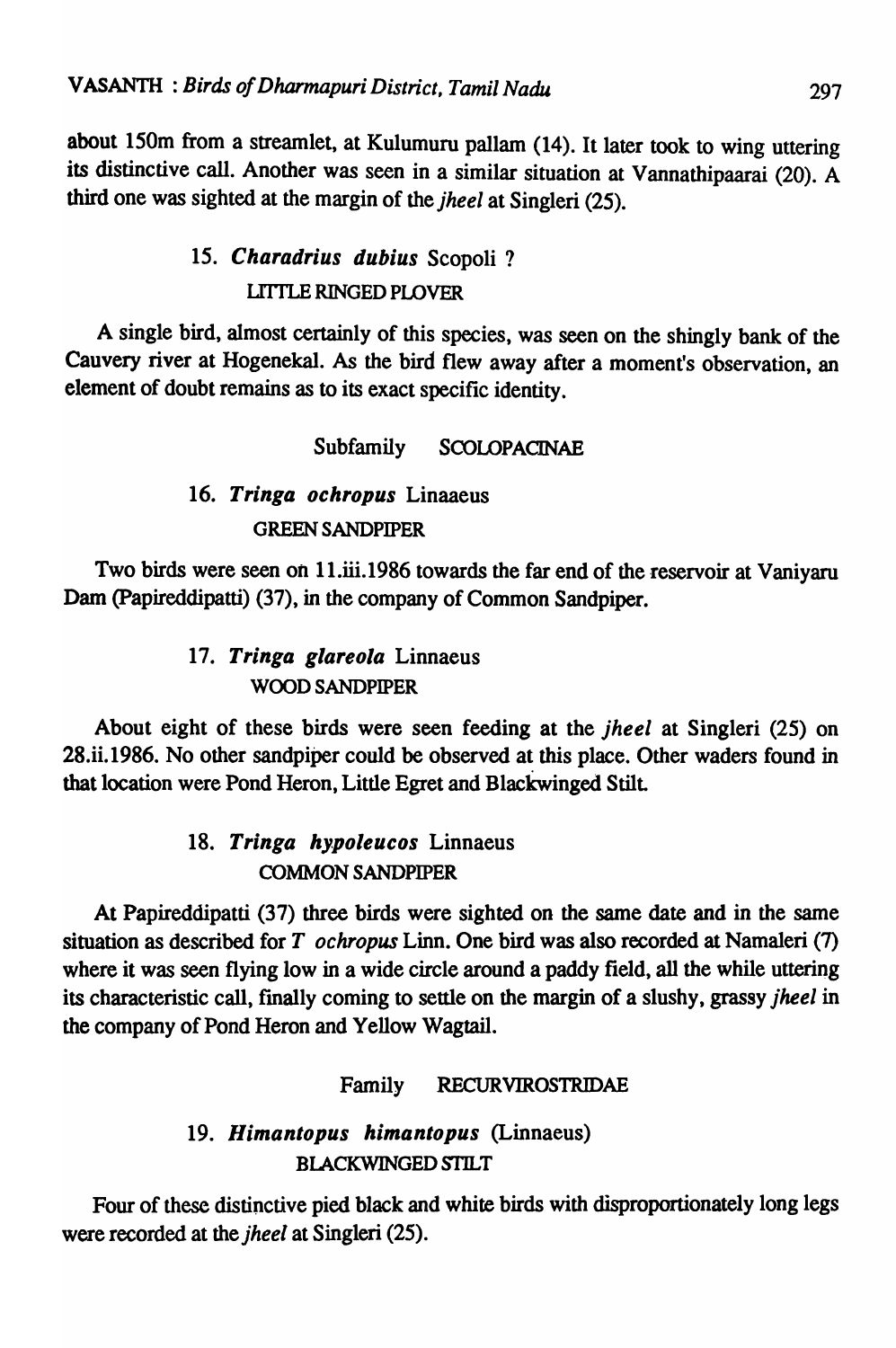# Order COLUMBIFORMES Family COLUMBIDAE *20. Streptopelia chinensis* (Scopoli) SPOTIED DOVE

The bird was heard and seen in the Bevanurmalai R.F. (16) adjacent to the Cauvery river at Hogenekal, and also close to the Vaniyaru Dam (37), and in the deciduous forest at Vannathipaarai (20).

### *21. Streptopelia senegalensis* (Linnaeus) UTILE BROWN DOVE

This dove was sighted at four localilies, *viz.,* Kavaramalai (33), Mookanur RF (35), Vaniyaru Dam (37) and Gajakulam (38). It was always associated with scrub forest.

> Order PSITTACIFORMES Family PSITIACIDAE *22. Psittacula krameri* (Scopoli) ROSERINGED PARAKEET

This parakeet was found in the vicinity of villages and light deciduous forest It was not seen in Silteri where *P sittacula cyanocephala* (Linn aeus) was the common species.

### *23. Psittacula cyanocephala·* (Linnaeus) BLOSSOMHEADED PARAKEET

Three to four of these parakeets were seen frequenting the tall *Eucalyptus* trees in the Sitteri FRH compound (c 920m) (26) around 7.00 10 7.30 AM. This parakeet was also recorded at Nochikuttai (910m) (28). At the latter locality, a nesting pair was seen at a hole in a tree trunk.

> Order CUCULIFORMES Family CUCULIDAE *24. Clamator jacobinus* (Boddaert) PIED CRESTED CUCKOO

This black and white cuckoo was found in considerable numbers in a fairly large clearing with sparsely distributed trees about 5 Km from Anchetty on the Natrapalayam road (13). This clearing was surrounded by scrub and dry diciduous forest.

> *25. Cuculus varius* Yahl. COMMON HAWK-CUCKOO

The call of this bird was heard almost incessantly at Hogenekal (15) from 16-18.iv.1985, but not even once could the bird be sighted here. A solitary bird was,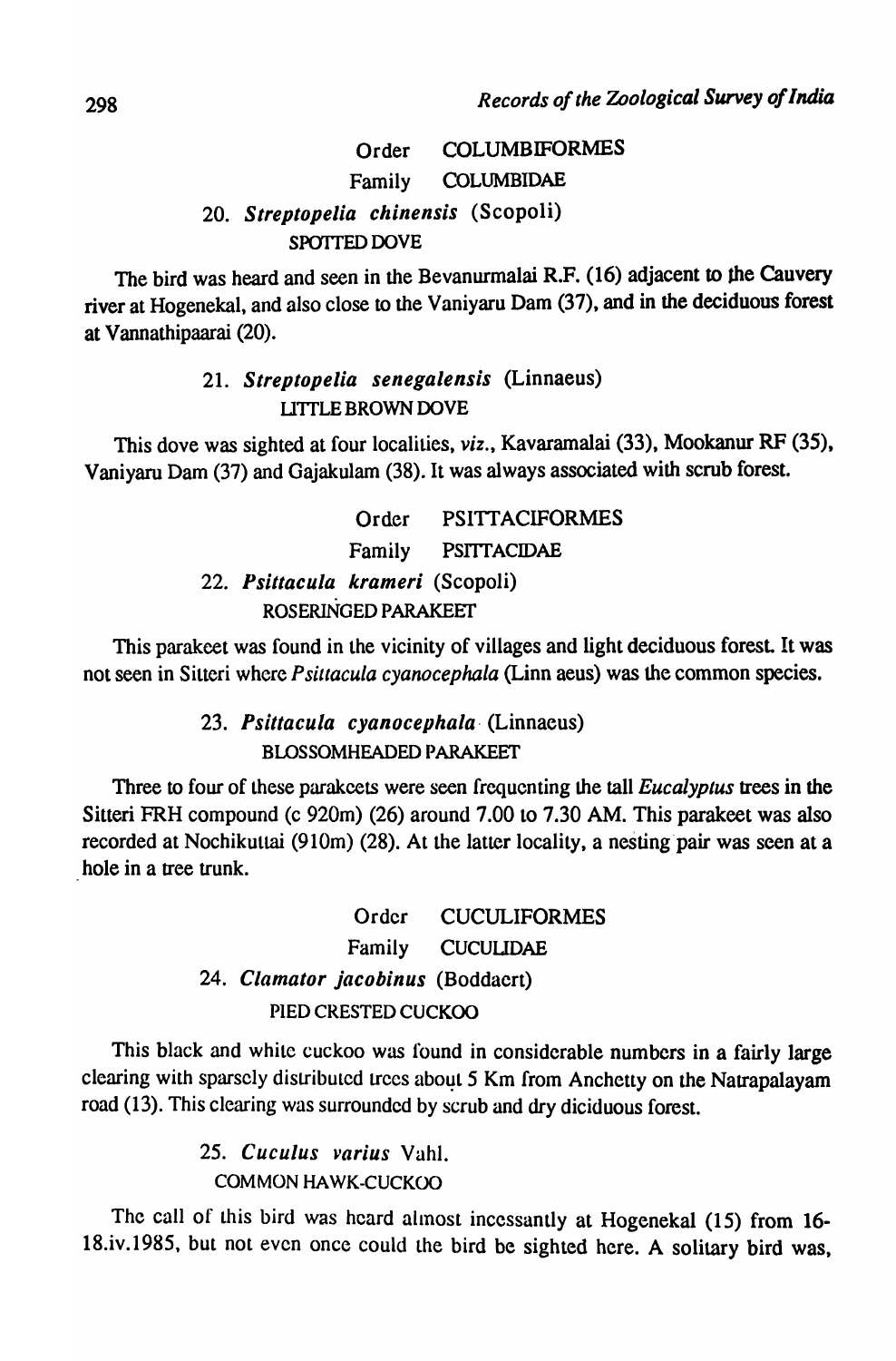however, sighted perched high up on a tree in the dry deciduous forest near Natrapalayam on the Anchetty-Hogenekal road.

### 26. *Eudynamys scolopacea* (Linnaeus) KOEL

The Koel was sighted at the Hosur cattle farm GH compound (1), Pereri (31), Kottapatti FRH compound (19) and Vannathipaarai (20). Of these localities, the first three had human habitation, and gardens and groves of large, leafy trees to which the Koel is attracted. At the first locality, the Koel was seen in association with Golden Oriole, Jungle Crow and Indian Myna, all three of which have been recorded as fosterers· of the Koel, although the Jungle Crow and the House Crow are the principal fosterers (All and Ripley, 1983).

### *27. Rllopodytes viridirostris* (Jerdon) SMALL GREEN-BILLED MALKOHA

Three of these shy birds were located within Cactus and *Lantana* thickets close to the road skirting the reservoir of Vaniyaru dam at Papireddipatti (37). Another was seen inside thorny scrub at Malaithaangi (22) near Sittilingi.

> 28. Centropus sinensis *(Stephens)* COUCAL OR CROW-PHEASANT

One bird was seen at each of the following places - Kulumuru pallam (14) deep within the scrub, Vaniyaru dam (37) within *Lantana* bushes, and Pereri (31) close to human habitation.

|  | Order                         | <b>STRIGIFORMES</b> |
|--|-------------------------------|---------------------|
|  | Family                        | <b>STRIGIDAE</b>    |
|  | Subfamily                     | STRIGINAE           |
|  | 29. Bubo zeylonensis (Gmelin) |                     |
|  | <b>BROWN FISH OWL</b>         |                     |

The of these owls were seen in the daytime, perched on a high bough of a large tree just overlooking a stream in a wooded area at Malaithaangi (22). Both the birds flew away when approached.

# 30. Athene brama (Temminck) SPC)'ffED OWLET

A pair was seen on a mango tree very close to the Cattle farm GH at Hosur (1), regularly between 3 & 5.iv.1985, and another pair was found at the entrance of a hollow in a tree trunk in the FRH compound at Anchetty (12).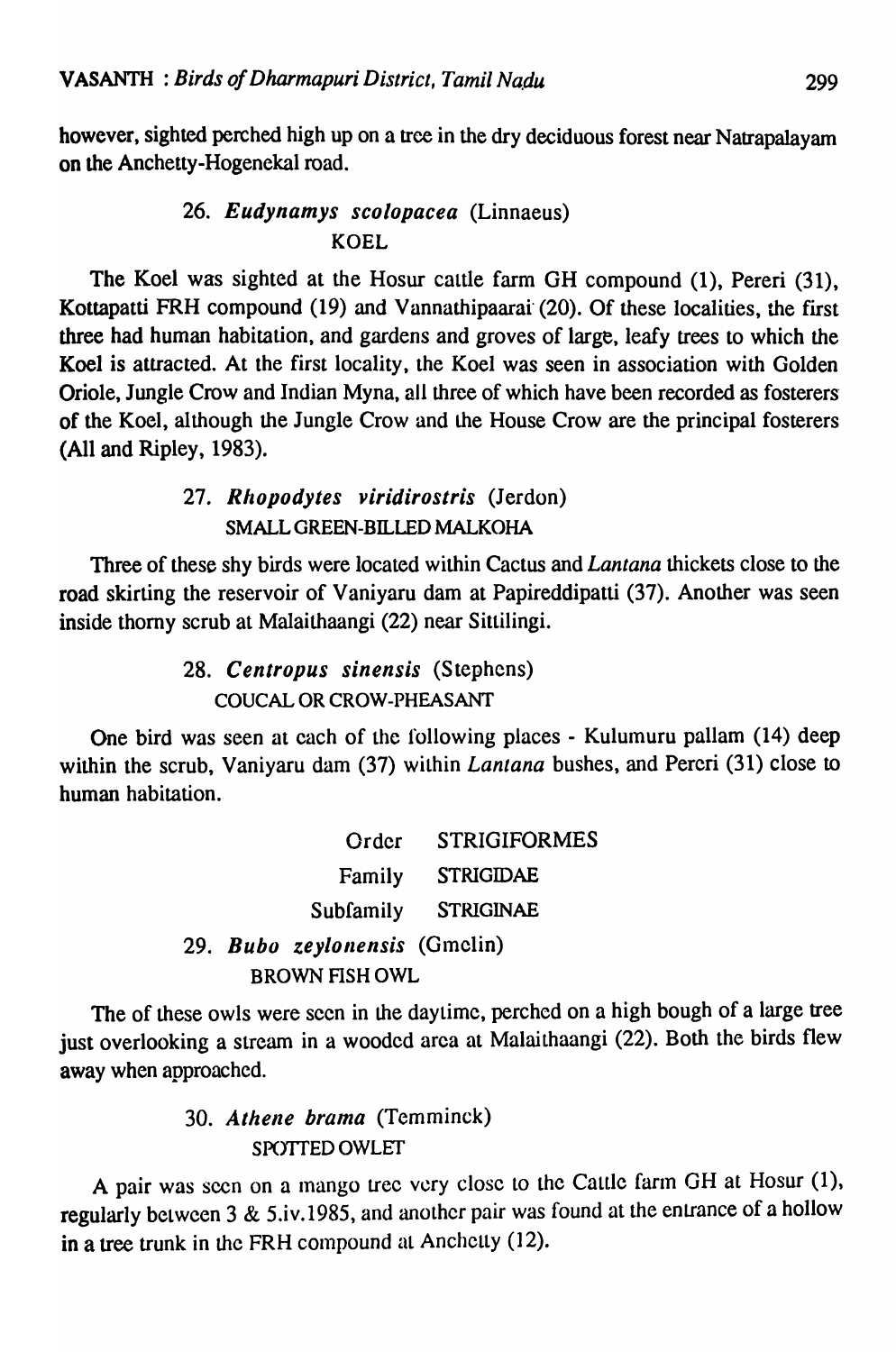#### Order Family Subfamily APODIFORMES APODIDAE APODINAE *31. Cypsiurus parvus* (Lichtenstein) PALMSWIFr

A bird commonly sighted in open country with palm trees of the genus *Borassus.* 

## Subfamily HEMIPROCNINAE *32. Hemiprocne longipennis* (Tickell) CRESTED TREE SWIFf

Sighted only in one locality, *viz.,* Sameri (5) in the deciduous and scrub Aiyur RF, where several of these swifts were observed flying in small loose parties over the *jheel (eri)*. They were noticed diving occasionally at great speed and sipping water from the surface of the *jheel* before flying away. The crest was clearly visible when the birds settled on the trees.

# Order CORACIIFORMES Family ALCEDINIDAE *33. Ceryle rudis* (Linnaeus) PIED KINGFISHER

This kingfisher was always found associated with a body of water such as *ajheel* or river. It was sighted at *ajheel* near Anchetty FRH (12), near a bund on a river (Eluvani aru), at Naagamarathu pallam (24), at the reservoir at Papireddipatti (37) and at the Cauvery river at Hogenekal. At the last locality one bird was frequently seen perched on a wooden pole jutting out of the middle of the swift-flowing waters of the river. These birds were also seen hunting fish in the river. They would hover about 7-10m above the water surface, and dive vertically down to catch the fish. Every bout of hovering was not followed by a dive.

## *34. Alcedo atthis* (Linnaeus) SMALL BLUE KINGFISHER

Only two records during the prescnt study - one at Chetugutta (23), and the other at the foothills of Shevroy Hills (34) - both in forested areas, near a stream. At the latter locality, this kingfisher was seen with a fish in its biil.

## *35. Halcyoll smyrllellsis* (Linnaeus) WHITEBREASTED KINGFISHER

Very common bird, sighted at several places, singly, often far away from water.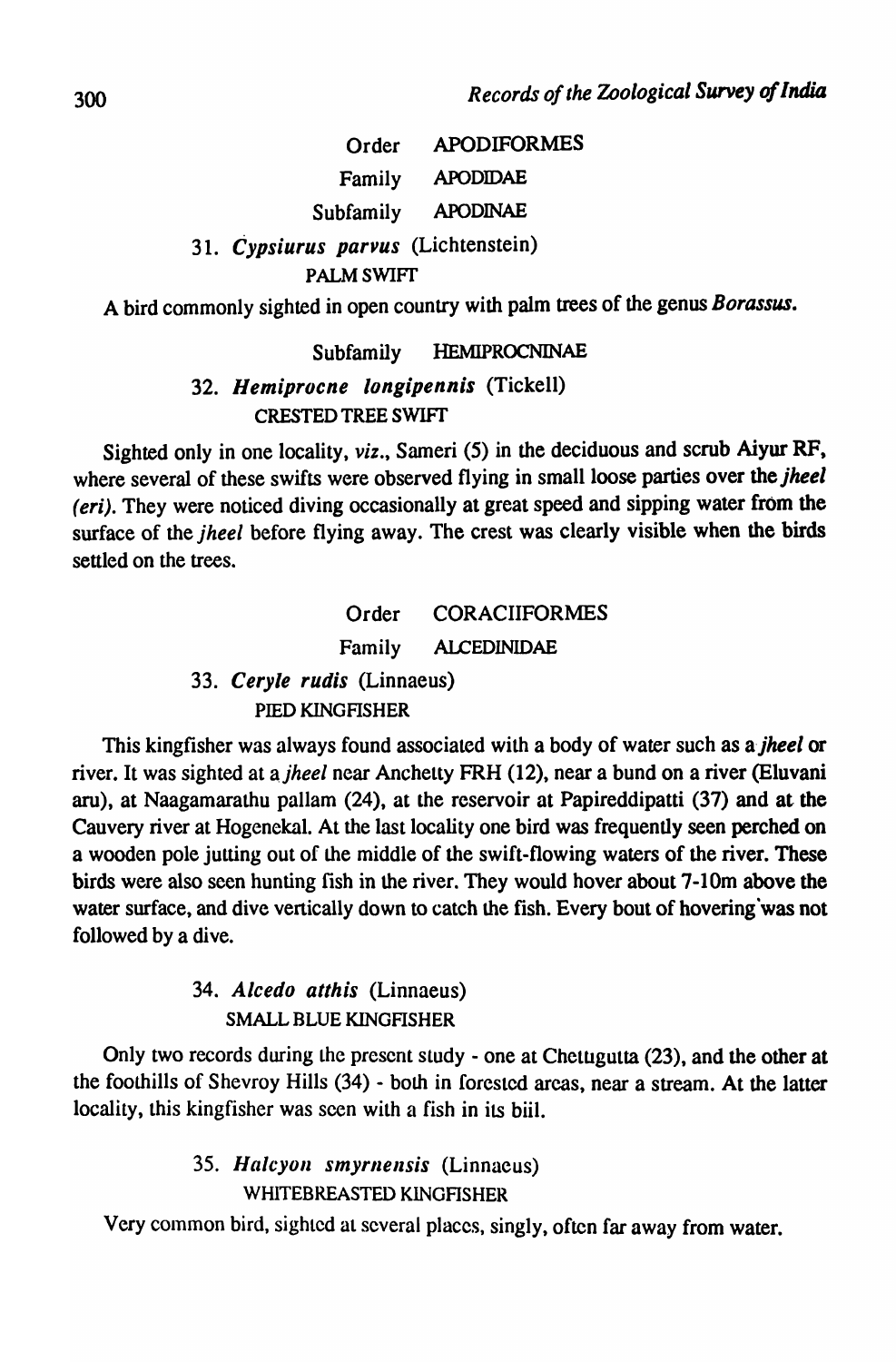# Family MEROPIDAE *36. Merops philippinus* Linnaeus BLUETAILED BEE-EATER

This bee-eater was seen at two places only - one bird at Mookanur Panchayat forest (36) off the Bommidi-Dharmapuri road where it was perched on a telegraph wire in a paddy field, and a pair at Hogenekal. This pair was seen sitting on the sandy bank of the Cauvery river. Every now and then, either of them, or both, would rise to catch an insect and come gliding down very gracefully.

### *37. Merops leschenaulli* Vieillot CHESTNUTHEADED BEE-EATER

Only one bird was seen at the roadside at Vaniyaru dam reservoir (37).

## 38. Merops orientalis Latham SMALL GREEN BEE-EATER

The most common of the three species of bee-eaters observed. Very often met with, perched on telegraph wires in open fields, every now and again flying out to capture an insect and returning to its perch. At the Hosur Cattle farm (1) a bee-eater was seen on an earth mound from where it was noticed making aerial sorties and returning to the mound. It was not possible to approach the mound, but as it was the breeding season (3.iv.1985), it is possible that the bird had a nest in the mound.

# Family CORACIIDAE *39. Coracias benghalensis* (Linnaeus) INDIAN ROLLER

A very common bird met with in several localities. It appeared to show a preference for sparse human habitation and open cultivated and uncultivated fields, where it could be seen perched on telegraph poles and wires, or on some tall tree, uttering its monosyllablic raucous call once in a way. It was, nevertheless, sighted in deciduous forest too. At Singleri (25), 2-3 birds were seen on rocks on the ground at the edge of the *jheel*. The bird appeared to avoid congested village areas. Near the Anchetty FRH  $(12)$ , one bird - apparently a male - was observed indulging in aerial displays for extended periods. No female could be located nearby.

#### Family UPUPIDAE

### *40. Upupa epops* Linnaeus HOOPOE

A pair was observed building its nest on 5  $\&$  6.iv.1985 in a hole in an earthern wall of a house near the Dcnkanikotta FRH (4); the pair was seen bringing rubbish to the nest every now and then. Not recorded elsewhere.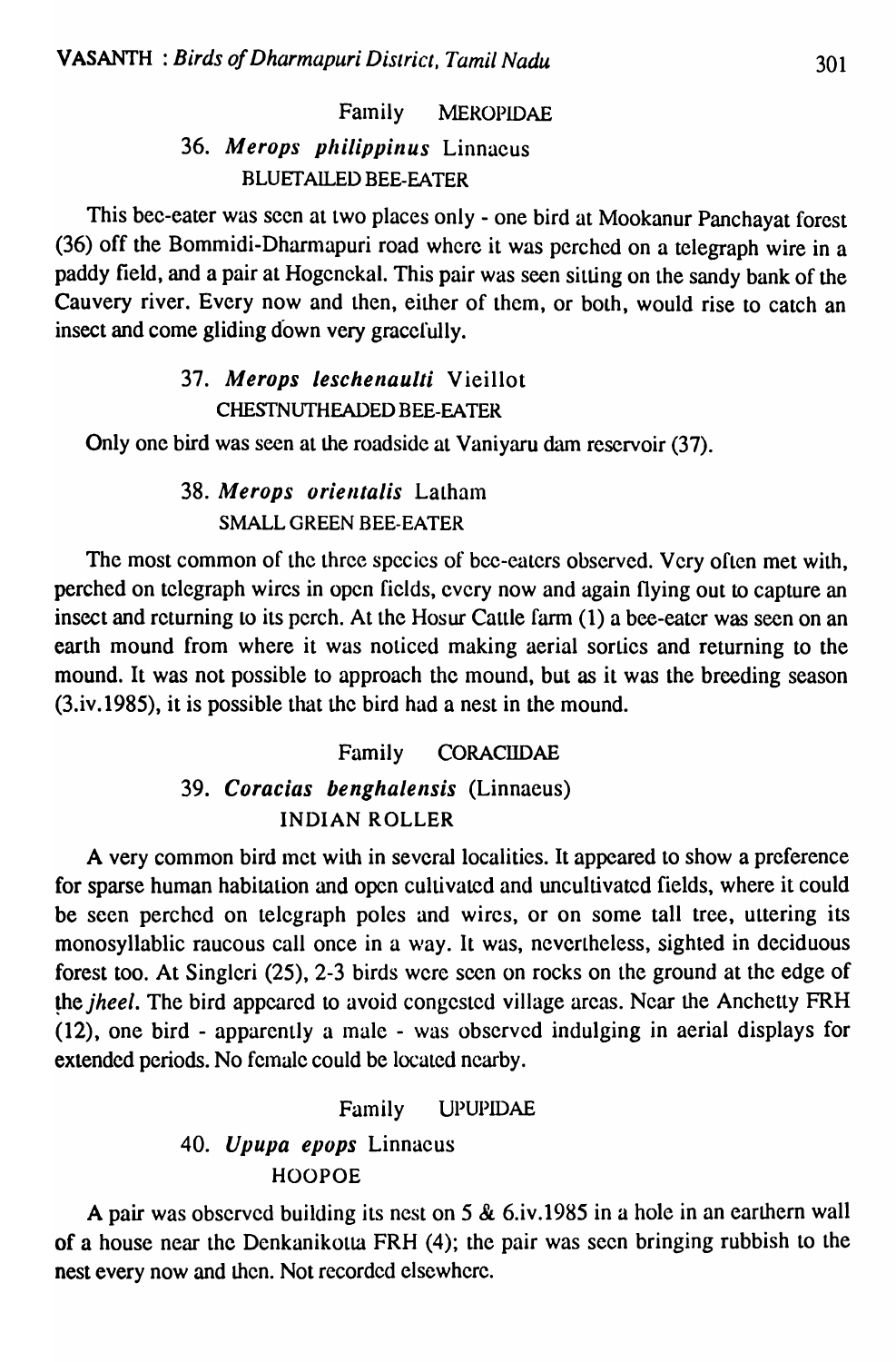#### Family BUCEROTIDAE

### *41. Tockus birostris* (Scopoli) **GREY HORNBILL**

One bird was recorded in an isolated tree in the middle of a meadow in the cattle farm campus at Hosur (1), one in flight over an open field at Naagamarathu pallam (24), and three in the Bevanurmalai RF (16) at Hogenekal, close to the Cauvery river.

> Order PICIFORMES Family CAPITONIDAE *42. Mega/aima viridis* (Boddaert) SMALL GREEN BARBET

The call of this bird was abundantly heard in several places, especially in the Chitteri Hills where the forest resounded with its call. It was sighted at three places *viz.,* Hosur cattle fann campus (1), Denkanikotta (4) and Shevroy Hills (34). One bird (or, perhaps a pair) was seen visiting a nest in the trunk of a tree about 4m from the ground in the grove of trees in front of the Denkanikotta FRH (4).

# *43. Mega/aima haemaceplla/a* (P.L.S. Muller) CRIMSONBREASTED BARBET

A common resident bird, much more casily heard only during the breeding season. One bird was observed for a few minutes from fairly close range (c 8m) at Perandapalli (2).

> Family PICIDAE Subfamily PICINAE *44. Dinopium benghalense* (Linnaeus) GOLDENBACKED WOODPECKER

Not very commonly seen. Sighted in four localities - Hogcnekal FRH compound (15), Hogenekal-Pennagaram road (18), ncar Singleri (25) and Vaniyaru dam (37).

## 45. Picoides mahrattensis (Latham) YELLOWFRONTED PIED OR MAHRATIA WOODPECKER

Although this is supposed to be one of our commonest woodpeckers, it was sighted only in two localities during the present study  $-$  in the forest on the Anchetty  $\cdot$ Natrapalayam road (13), and on a tall tree at the edge of the reservoir at Vaniyaru dam (37). At the latter locality a nesting pair was seen, the female tapping out a hole about 15-20m from the ground, while the male watched from nearby. Ali and Ripley (1983) state that the nest hole is one to 10m from the ground, usually under 4m.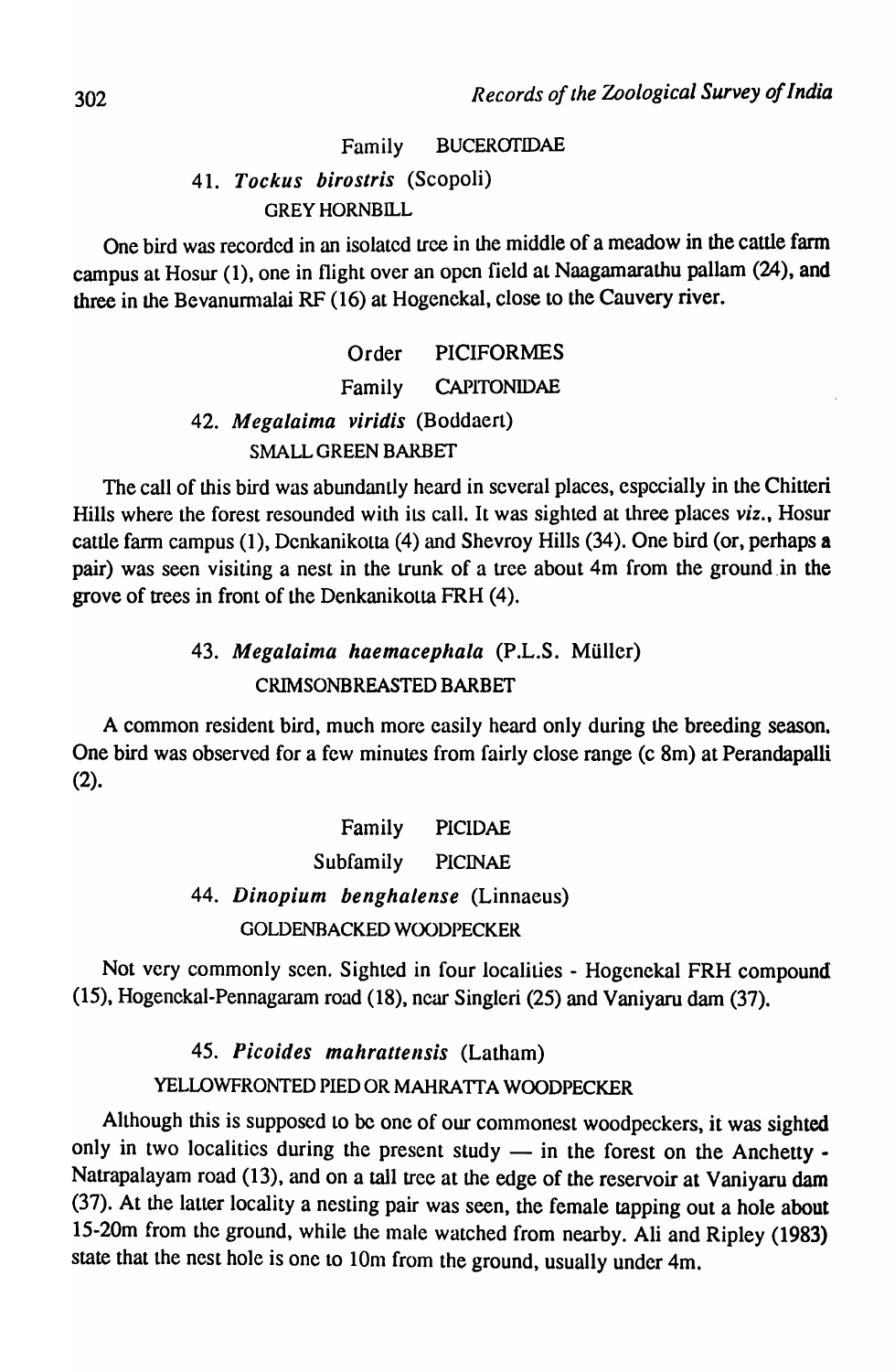Order PASSERIFORMES Family PITTIDAE 46. *Pilla braehyura* (Linnaeus) **INDIAN PITTA** 

This colourful bird was spotted only once for a few seconds on the ground close to a barbed wire fence enclosing a grove of trees in front of the FRH at Denkanikotta (4). On sensing that it was being observed, it flew away.

# Family AlAUDIDAE 47a. *Mira/ra assamiea* Horsfield MADRAS BUSH LARK OR 47b. *Mira/ra erythroptera* Blyth REDWINGED BUSH LARK

As no bird could be examined in the hand, it was not possible to ascertain the exact specific identity of the birds sighted. This is why both the species have been taken together.

The birds appeared to show a distinct liking for stony scrub and bush jungle, and open dry deciduous forest. As it was the breeding season of these birds, all the males sighted showed the characteristic display-flight almost tirelessly.

> *48. Eremopterix grisea* (Scopoli) ASHYCROWNED FINCH-LARK

This finch-lark was common in the vicinity of open fields, and also dry stony scrub jungle. In a couple of localities, the males were observed indulging in aerial display.

> 49. *Ammonlanes phoenicurus* (Franklin) RUFOUT AILED FINCH-LARK

Only one bird was seen at Mookanur RF (35) - typical dry stony scrub and bush country.

## Family HIRUNDINIDAE

# *50. Hirundo rustiea* Linnaeus OOMMON *SWALWW*

This swallow was sighted hawking insects on the wing in several localities.

*51. Hirundo daurica* Linnaeus REDRUMPED SWALLOW

The Redrumped Swallow was seen at Tali RF (9), Keesan kuppam (10) and Panai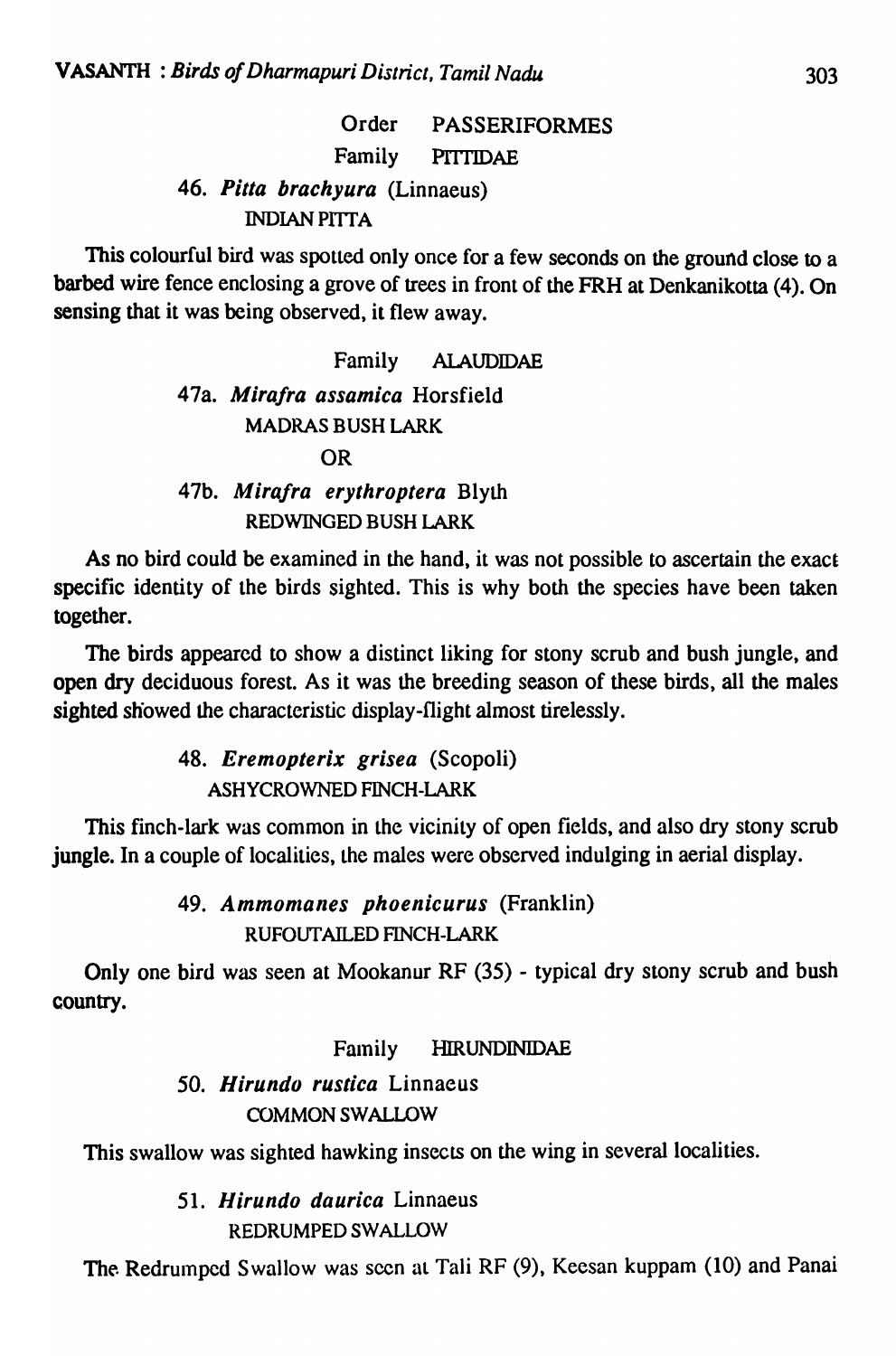RF (11) along Toddahalla river. At the first site a single bird was observed for over five minutes flying in a small restricted area. Once in a while, it would descend and go below some large over-hanging rocks only to emerge again withing seconds. At Keesam kuppam these birds were sighted perched on small thick-stemmed plants, about 3 m - 4 m above the ground level, not far from *ajheel.* Now and then, the birds would take off and return to the same perch, possibly after capturing some insect.

# Family lANlIDAE 52. Lanius excubitor Linnacus? GREY SHRIKE

Only one bird, presumably belonging to this species, was sighted in the dry stony scrub jungle at Kavaramalai (33). This species has not bcen recorded so far from Tamil Nadu; the two records mentioned by Ali and Ripley (1983) as being from this state are actually from Cuddsapah district, which is in Andhra Pradesh.

### *53. Lanius villalus* Valenciennes BA YBACKED SHRIKE

A pair was sighted in the mixed dry deciduous and thorny scrub jungle along the Hogenekal-Pcnnagaram road (18), about 2 Km from Hogenckal.

## 54. *Lanius schach* Linnaeus **GREYBACKED SHRIKE**

One bird was spottcd pcrched on an electric wire in an open field not far from a river and diciduous forest at Naagamardthu pullam (24).

## Family ORIOLIDAE

## 55. Oriolus oriolus (Linnaeus) GOLDEN ORIOLE

This bird appeared to be prefercntially attached to gardens with large trees; it was seen around rest houses *viz.,* at Hosur cattle farm (1), Denkanikotta (4), Kottapaui (19) and Bommidi (32), all of which were surrounded by gardens with large trees. Not seen after 6 April.

## 56. Oriolus xanthornus (Linnaeus) BLACKHEADED ORIOLE

A pair was noticed llying across the Toddahalla river in the Panai RF (11), and a single male was seen in a tree in the deciduous forest in the Shcvroy hills (foothills) (34).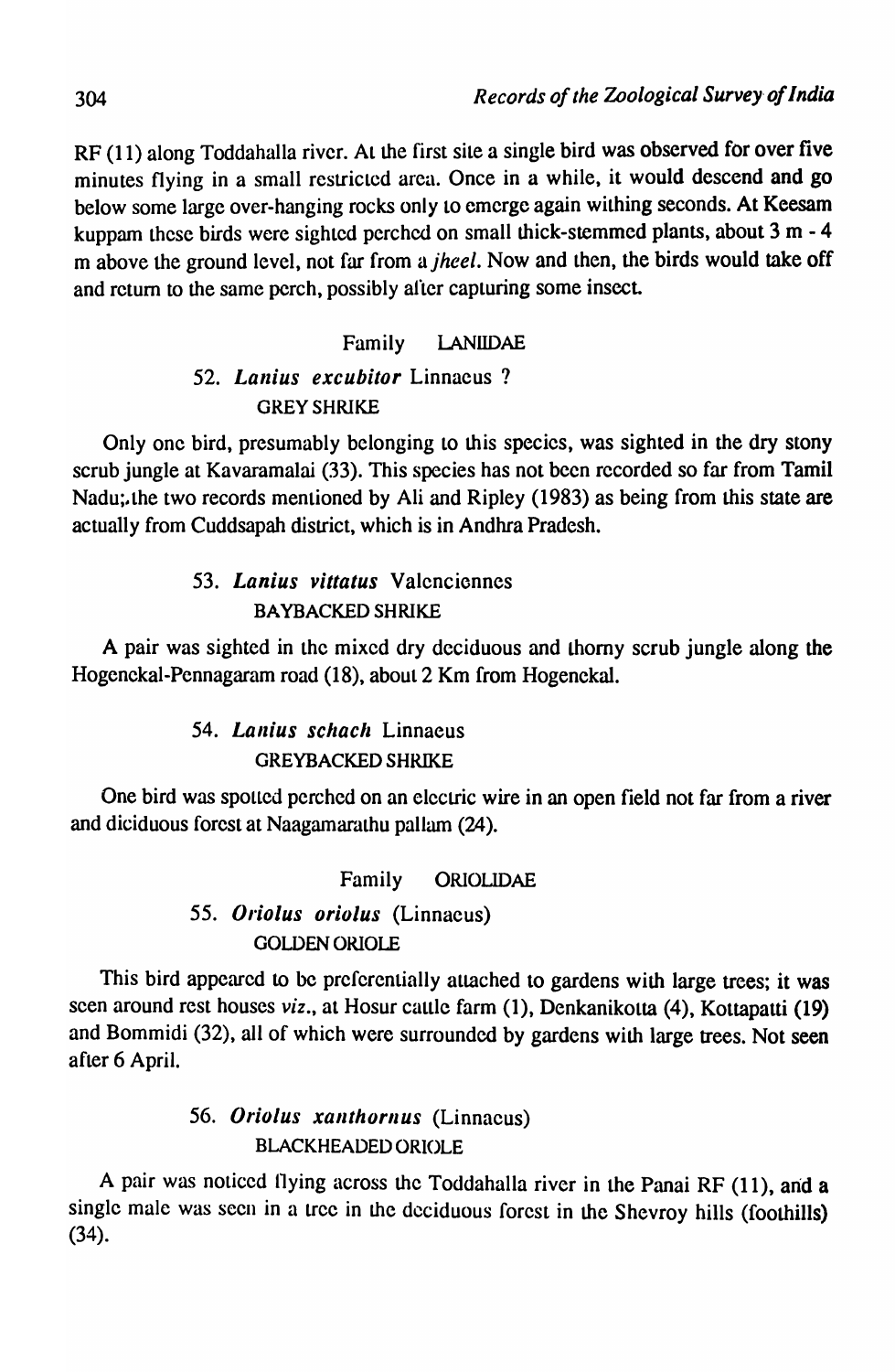# Family DICRURlDAE *57. Dricrurus adsimilis* (Bechslein) BLACK DRONGO

A very common resident met with in gardens, uncultivated and cultivated fields, scrub and light deciduous forests.

### 58. *Dicrurus caerulescens* (Linnaeus) WHlTEBELLIED DRONGO

Although not as commonly seen as the Black Drongo, the present species was very common. It was sighted in dry deciduous forest in several locatities. At one place a bird was seen eating an insect.

## *59. Dicrurus aeneus* Vicillot BRONZED DRONGO

Sighted only where the forest was quite dense, *viz.,* Nochikuttai (28) in the Chittcri hills, and in the foothills of the Shevroy hills (34). In the former locality, two of these birds were sighted perched on the branch of a tree, every now and then making sorties to catch insects.

> 60. *Dicrurus paradiseus* (Linnaeus) lARGE RACKET-TAILED DRONGO

One bird was seen in flight in the light deciduous forest by the side of the Sitteri-Harur road (c 500 m) (30). Another was seen in the heavier forest in the foothills of the Shevroy hills (34).

# Family STURNIDAE *61. Sturnus pagodarum* (Gmelin) BRAHMINY MYNA

Although sighted in several places, this myna was never seen in such great numbers as the Common myna.

# *62. Acridotheres Iris/is* (Linnaeus) COMMON MYNA

A very common myna. A resident encountered both near and away from human settlement, in gardens, open fields and in scrub and wooded scrub jungles.

# 63. Acridotheres fuscus *(Wagler)* JUNGLEMYMA

Much less common than the Common Myna. In the large trees near the Hosur cattle farm GH (1), this myna was seen in the company of the Common Myna, Koel, Golden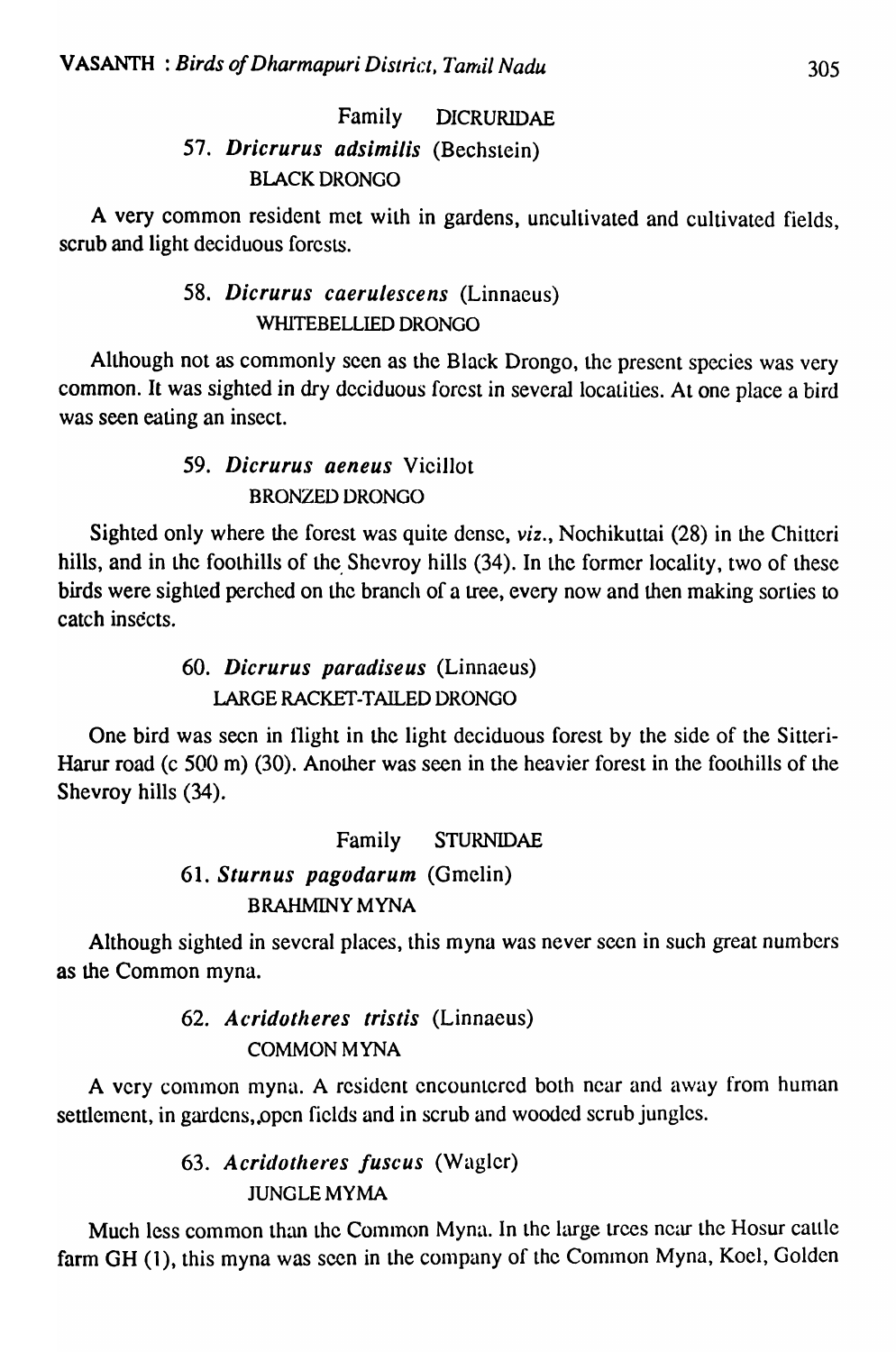Oriole and Black Drongo. One pair was found nesting in a hole in a tree trunk about 10 m above the ground near the Dcnkanikotta FRH (4). On one occasion, one of the birds was seen taking a piece of polythene sheet about 15cm x 10cm into the hole. This species of myna was also seen at Nochikuttai (28) in the Chitleri hills.

#### Family CORVIDAE

### 64. *Dendrocitta vagabunda* (Latham) INDIAN TREE PIE

Met with in several localities, but not in any great numbers.

### 65. *Corvus splendens* Vicillot INDIAN' HOUSE CROW

Common near human settlements only. It was conpicuously absent in localities removed from human hibitation. This crow was found in larger numbers where filth resulting from human dwellings was greater. At Anchetty, House Crows were not seen in the vicinity of the FRH which is located about 1 Km to the south of the village. At the latter location these crows were found in plenty. At about 4 or 4.30 PM the crows were noticed flying very high, in flocks, from the direction of the village northwards over the FRH. The return trip took place around 6 or 6.15AM. It is possible that many of the crows made this daily journey to and from their communal roosts.

#### 66. *('orvus macrorhynchos* Wagler JUNGLE CROW

More commonly met with than the House Crow in places with less human interference. Around the Anchctty FRH (12) the Jungle Crow was found, while it was absent in the Anchetty village.

# Family CAMPEPHAGIDAE 67. *Coracina novaehollandiae* (Omclin) lARGE CUCKOO-SHRIKE

Only one sighting from a moving jeep, of a solitary male on a tree by the side of the road form Bommidi to Vaniyaru dam.

### 68. *Coracina melanoptera* (Ruppell) BLACKHEADED CUCKOO-SHRIKE

Both sexes recorded in trees in gardens, thorny scrub and deciduous forest.

## 69. Pericrocotus cinnamomeus (Linnaeus) SMALL MINIVET

This species was always sighted in parties of 4-8 birds. These birds appeared to show a preference for dry scrub forests.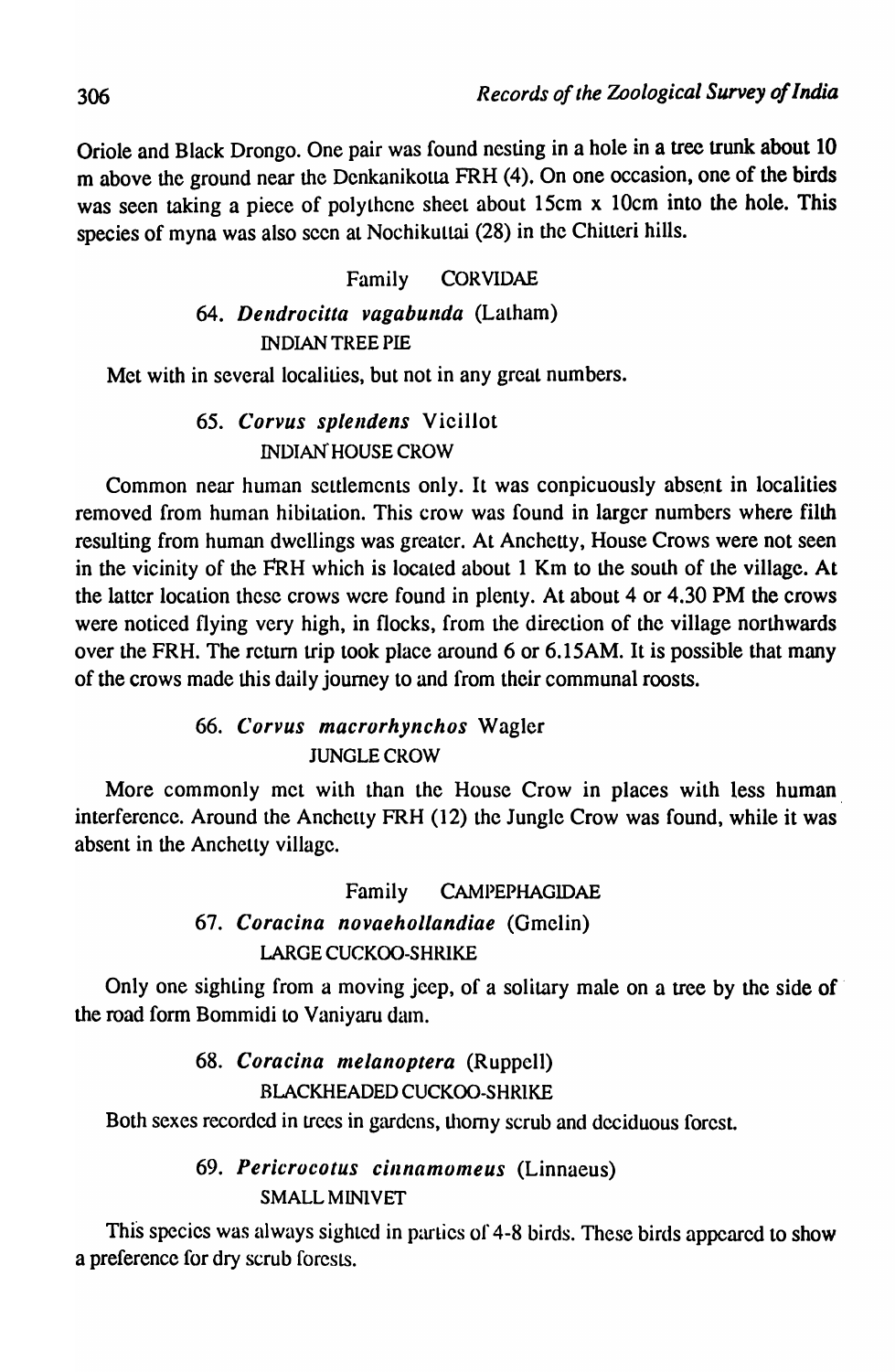### Family lRENIDAE

### *70. Aegithina tiphia* (Linnaeus) lORA

A bird which was not uncommonly seen, usually in pairs. It was generally located by its pleasant sweet whistles. A bird was once seen clinging to a branch upside down with its tail pressed to the branch as if for support.

### *71. Chloropsis aurifrons* (Temminck) GOLDFRONTED CHLOROPSIS

Only one bird of this species was seen in the foothills of the Shevroy hills (34). It was seen in the upper canopy of a tree in the forest, sipping nectar from flowers.

### *72. Chloropsis cochinchinensis* (Gmelin) JERDONS CHLOROPSIS

This chloropsis was sighted in only two places, *viz.,* in the open area surrounded by dry deciduous forest on the Anchetty-Natrapalayam road (13) and in the tall *Eucalyptus*  trees in the Sitteri FRH compound (26). The birds were very noisy.

Family PYCNONOTIDAE

### *73. Pycnonotus jocosus* (Linnaeus) REDWHISKERED BULBUL

This bulbul was much less common than either the Redvented Bulbul or the Whitebrowed Bulbul. It was found in several localities in the Chitteri hills. On the whole, it appeared to show a preference for denser, more shady forests.

#### *74. Pycnonotus cafer* (Linnaeus) REDVENTED BULBUL

By far, the most commonly seen bird along with the Whitebrowed Bulbul, the Redvented Bulbul was abundantly found in gardens, scrub, light and denser deciduous forests.

### *75. Pycnonotus luteolus* (Lesson) WffiTEBROWED BULBUL

An abundantly-present bird, this bulbul was more easily heard than seen. It showed less preference for gardens than the previous species of bulbul.

> Family MUSCICAPIDAE Subfamily TIMALIINAE

*76. Dumetia hyperythra* (Franklin) WHITERHROATED BABBLER

A group of about five birds was seen rummaging for insects in the masses of dry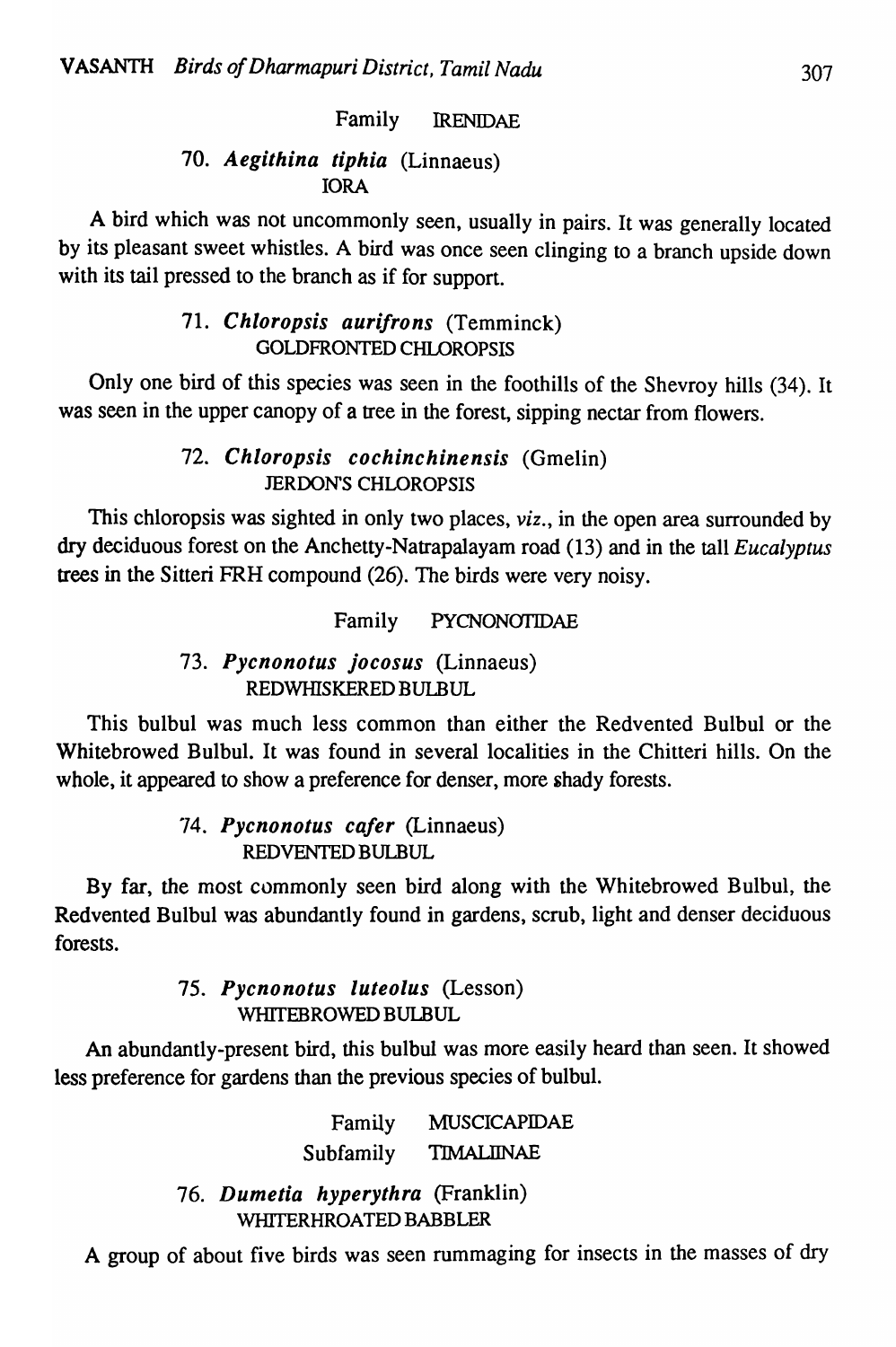leaves accumulated in the dry sandy bed of a stream in the deciduous scrub forest close to the Anchetty-Natrapalayam road (13). On being approached, they disappeared into the undergrowth, only to reappear after a while. Another flock of a larger number of these babblers was found deep within dense scrub undergrowth at Gajakulam (38).

# *77. Turdoides malcolmi* (Sykes) LARGE GREY BABBLER

Sisterhoods of this babbler were seen in four localities, *viz.,* Anchetty FRH compound (12), Vannathipaarai (20), Maamarathu Odai (29) and Sitteri-Harur road (30).

## *78. Turdoides affinis* (Jerdon) WHITEHEADED BABBLER

A common resident found in several localities.

## Subfamily MUSCICAPINAE

# *79. Muscicapa tickelliae* (Blyth) TICKELL'S BLUE FLYCATCHER

Single males were seen on two instances, once deep inside the thickets in an overgrown dry *nallah* at Nochikutaai (28), and at another time in a shady area near a stream in the foothills of the Shevroy hills (34).

# *80. Terpsiphone paradisi* Linnaeus PARADISE FLYCATCHER

Although males under three years and females were seen in quite a few localities, no adult male was sighted.

## *81. Monarcha azurea* (Boddaert) BLACKNAPED MONARCH FLYCATCHER

.One female of this species was seen on a tamarind tree in light deciduous and scrub forest not far from open fields and a dry stream at Kulumuru pallam (14). It flew away from its perch every now and then to catch an insect only to return to it soon after.

Subfamily SYLVIINAE

*82. Prinia hodgsoni* Blyth FRANKLINS ASHY-GREY WREN-WARBLER

This species was found in the thorny bushes in scrub jungle in several localities. Almost all the males were noticed indulging in the breeding song. All observations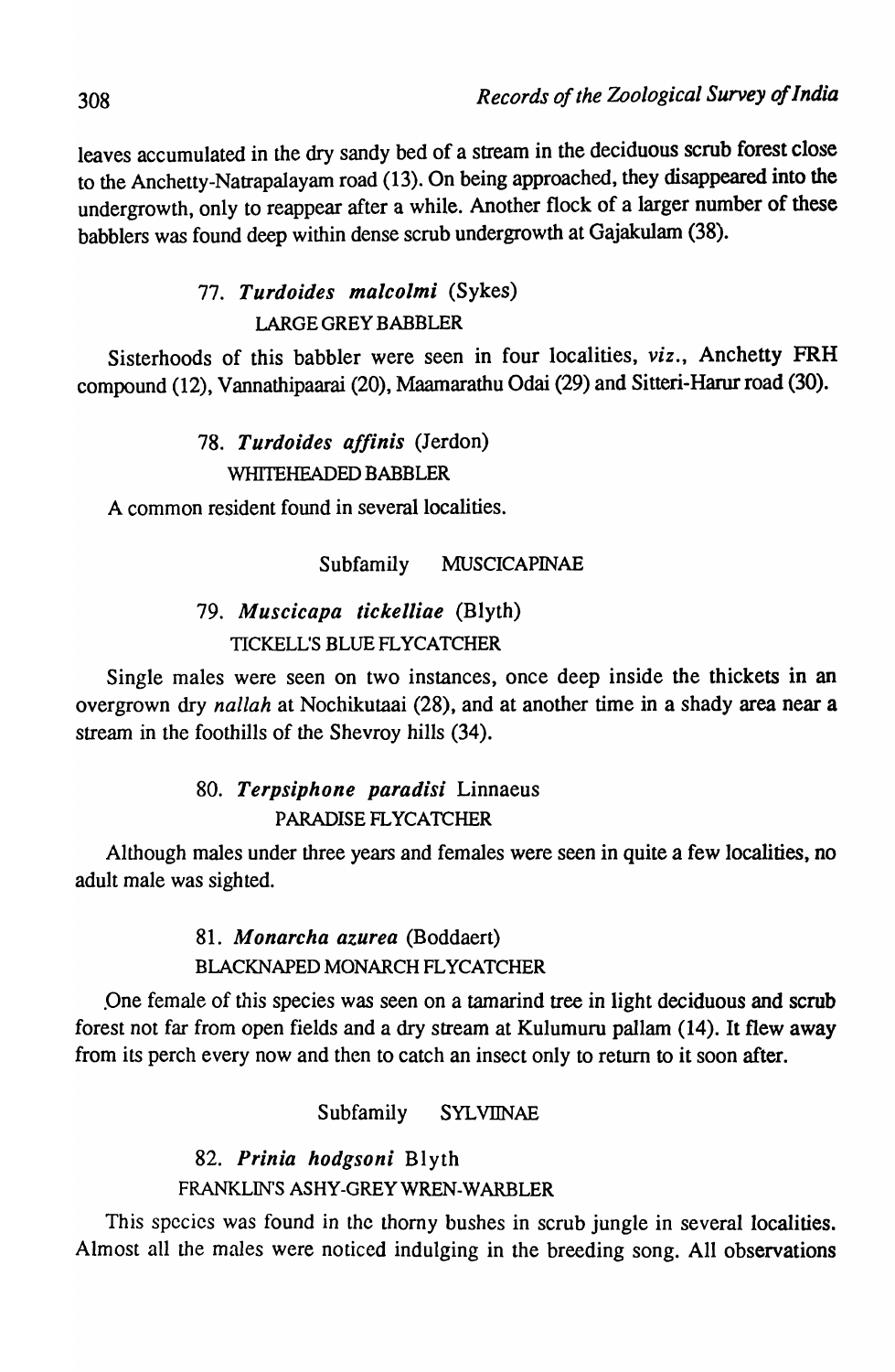were between 7 March and 13 April, suggesting that this might be a part of the breeding season of this species in Dharmapuri district. Ali and Ripley (1983) state its breeding season as from middle of June to October, chiefly July and August. Dharmakumarsinhji's observation in Gujrat, as quoted by Ali and Ripley *(op.cit.)* is that the season is Fcbruary-March.

### 83. Prinia socialis Sykes ASHY WREN-WARBLER

This wren-warbler was found in several localities in bushes and shrubs. On 9.iii.1986 one bird was seen nesting in an inundated paddy field. This was evidenced by the fact that the bird was seen to hop into the paddy at a certain specific spot, flying away on sensing danger, returning to the same spot every time. Ali and Ripley (1983) describe three types of nests which these birds are known to build. As it was impossible to approach the nest in the present study, its shape, size, location, constituent materials and contents could not be ascertained.

## *84. Orthotomus sutorius* (Pennant) **TAILOR BIRD**

A common resident, which was sighted in gardens and in light deciduous and thorny scrub forests.

# 85. Acrocephalus dumetorum Blyth BLYTH'S REED WARBLER

A winter visitor that was met with widely in th e district.

## 86. *Phylloscopus trochiloides* (Sundevall) GREENISH LEAF-WARBLER

This leaf-warbler, which winters in peninsular India, was found in several places, affecting gardens, light and a little denser deciduous forests. It appeared to be more abundant in the southeastern part of the district between 25.ii.1986 and 11.iii.1986 than in the western and southwestern part between 3.iv.1985 and 16.iv.1985.

# Subfamily TURDINAE 87. Copsychus saularis (Linnaeus) MAGPIE-ROBIN

Sighted in many places, the Magpie-Robin was also frequently seen perched on top of some tall exposed branch of a tree, or some similar vantage point, and pouring forth iis song.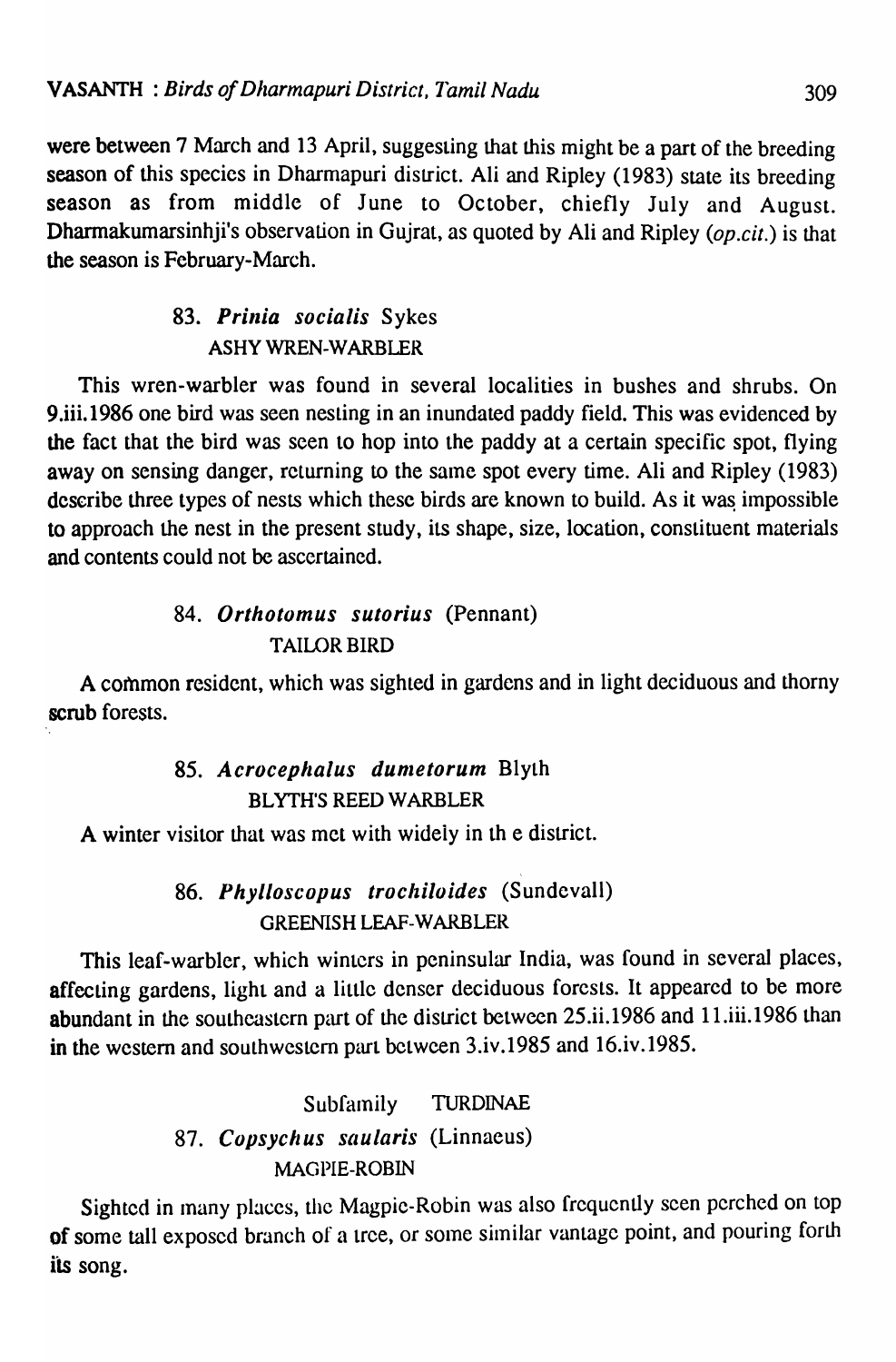### *88. Copsychus malabaricus* (Scopoli) SHAMA

The Shama is a beautiful songster which was sighted only on one occasion in the wooded Panai RF (11) on the banks of the Toddahalla river near Anchetty. This bird, a male, allowed the present author to observe it for an extended period of time from a distance of about 20m, and also treated him to a wonderful repertoire of rich, melodious song. Only when the author attempted to get closer to the singing bird did the latter exhibit shyness by flying away.

#### *89. Saxicola caprata* (Linnaeus) PIED BUSH CHAT

This bush chat was seen on only two occasions - once on 4.iv.I985 at Berikai RF (3), and again on 12.iv.I985 at Kulumuru pallam (14). On both occasions, only a male was sighted, and it was found close to a stream. In the first-mentioned locality, the male was seen exhibiting the characteristic 'display' flight.

### *90. Saxicoloides fulicata* (Linnaeus) INDIAN ROBIN

An extremely common resident species, seen almost everywhere, usually in pairs. The present author stumbled,upon a nest of this bird on II.iv.I985 (around 7.30 AM) in one of the numerous little "islands" in the Toddahalla river in the Panai RF (11). The nest from which the sitting female was accidentally disturbed was cup-shaped and made of grass. It was built on the side of a boulder about 50 cm from the ground, shielded on the other side by tall grass. The nest contained a single egg. After about an a hour, during which period no observation was made, the nest revealed a second egg, which must have been laid in the interim period. Ali and Ripley (1983) state that the eggs are laid in the early morning at 24-hour intervals. In that case, the first egg had, perhaps, been laid the previous day. The nesting birds were not sighted anywhere, although they were perhaps keeping watch from a safe distance.

# Family PARIDAE Subfamily PARINAE

#### *91. Parus major* Linnaeus GREY TIT

A pair of these birds was found, apparently nesting, in a hollow in a stump of a tree c Sm above the ground on the bank of the Toddahalla river. The birds flew away on disturbance, and did not return during the IO-minute duration when the tree was watched.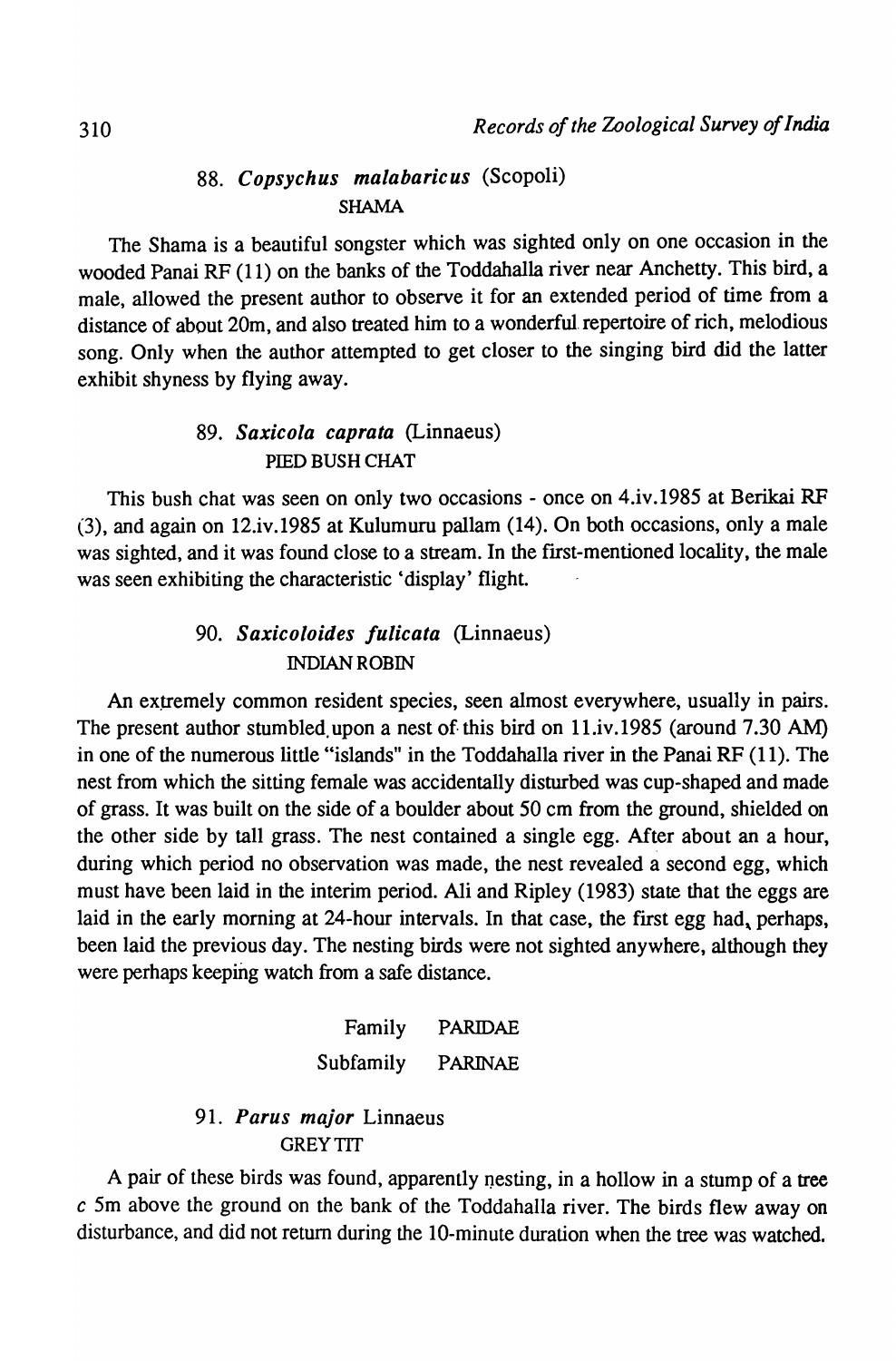|                          |                           |                    | Family SITTIDAE |  |  |
|--------------------------|---------------------------|--------------------|-----------------|--|--|
|                          |                           | Subfamily SITTINAE |                 |  |  |
|                          | 92. Sitta castanea Lesson |                    |                 |  |  |
| CHESTNUTBELLIED NUTHATCH |                           |                    |                 |  |  |

This nuthatch was seen only in one locality *viz.,* Sameri (5) in deciduous forest mixed with thorny plants and *Lantana.* It appears to be unrecorded so far from Tamil Nadu except from the Nilgiri Hills.

A pair of these birds was found nesting in a hollow in a tree trunk about 10m above the ground, not far from the *jheel.* The female was observed bringing into the nest mud balls, blob by bolb, from the margin of a puddle about 70m away. On her return journey with the mud balls, she stopped once or twice in some nearby trees, as though it was difficult for her to fly directly to her nest with her burden. The male was observed bringing some bark-like material to the nest.

### *93. Sitta frontalis* Swainson VELVETFRONTED NUTHATCH

Seen only in the deciduous forest at Nochikuttai (28) in the Chitteri hills.

#### Family MOfACILLIDAE

### *94. Motacilla flava* Linnaeus YELLOW WAGTAIL

Two to three of these winter visitors to India were seen feeding on the moist grassy margin of the *jheel* at Namaleri (7) in the company of Pond Heron and Common Sandpiper.

### *95. Motacilla caspica* (Gmelin) **GREY WAGTAIL**

This wagtail, which winters in the Indian Peninsula, was sighted singly in a few localities, generally among rocks in streams. On 16.iv.1985 one male was seen in the Hogenekal FRH compound (15), which showed a darkening chin, throat and upper breast that were not entirely black, as in the summer plumage.

### *96. Motacilla maderaspatensis* Gmelin LARGE PlED WAGTAIL

The most common of the three species of wagtail seen in Dharmapuri district. It was sighted very often in the vicinity of water bodies, wading in shallow water, feeding in the damp grassy river bed, and in the banks of rivers, streams *andjheels.* One bird was seen perched atop a large tamarind tree on the bank Toddahalla river at a height of 20- 25m. In Madras, the present author has never seen this wagtail (which is quite common) on a tree top, the bird appearing to prefer, as 2 perch, some taIl "man-made" object, which offers a good view, like a water tank, or TV antenna, to trees.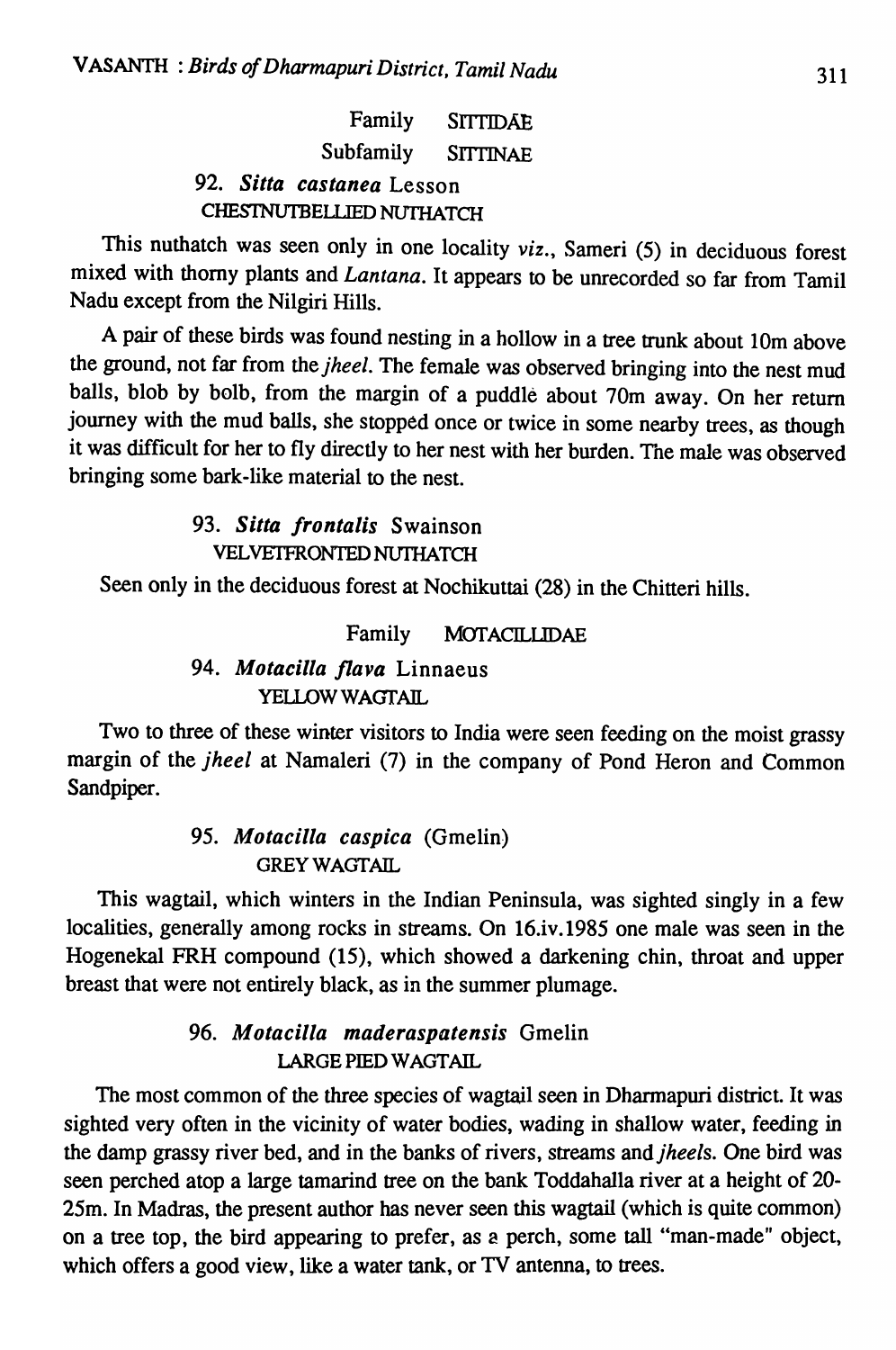#### Family DICAEIDAE

### *97. Dicaeum erythrorllynchos* (Latham) TICKELL'S FLOWERPECKER

Only three records in the present study - one at Denkanikotta, and two in the Chitteri hills.

#### Family NECTARINIDAE

#### *98. Nectarinia zeylonica* (Linnaeus) PURPLERUMPED SUNDIRD

A common resident species of sunbitd, met with not infrequently. At the Denkanikotta FRH compound, on 6.iv.1985, a male was observed feeding a young one which had left the nest.

#### *99. Nectarinia asiatica* (Latham) PURPLE SUNBIRD

Another common sunbird. All males sighted were in breeding plumage. On \ 16.iv.1985, a male was seen perched on a barbed wire fence in the Hogenekal FRH compound, singing with raised head, and fluttering his 'partially opened wings, displaying his bright yellow pectoral tufts in the process. But, in contrast to this kind of 'display' described by Ali and Ripley (1983), no female could be sighted near the displaying male.

#### Family ZOSTEROPIDAE

#### *100. Zosterops palpebrosa* (Temminck) WHITE-EYE

A party of 10-12 of these birds was, sighted in the open light deciduous forest at Noganoor near Denkanikotta. White-eyes were also seen in the Chitteri hills.

> Family PLOCEIDAE Subfamily PASSERINAE *101. Passer domesticus* (Linnaeus) HOUSE SPARROW

A sparrow which was commonly found near human settlements, especially in villages and towns. It showed a preference for grain godowns. This species of sparrow was not encountered in the scrub or deciduous forests in the district.

> *102. Petronia xanthocollis* (Burton) YELLOWfHROATED SPARROW

The present author did not come across this species in the southeastern part of the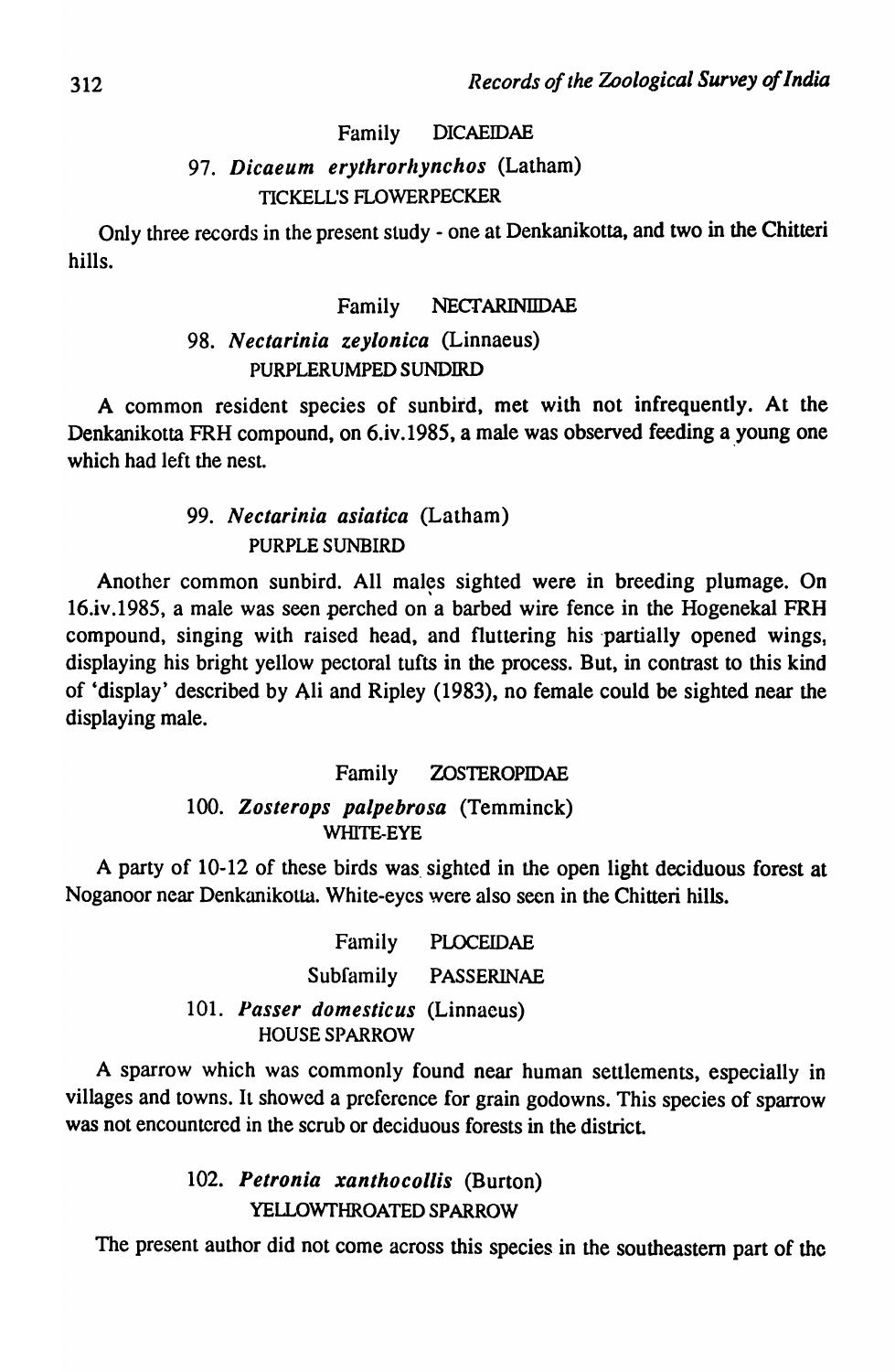district between 25.ii.1986 and 13.iii.1986. The bird was sighted in three localities in the southwestern part of the district between 10.iv.1985 and 16.iv.1985. In one of the localities, *viz.,* Anchetty FRH compound (12), a solitary male was observed during the hotter part of the day for four days, chirruping monotonously for long periods, perhaps indicating the presence of a nest nearby, but this was not possible to confirm because dense thorny thickets barred approach to the vicinity of the tree where the sparrow perched and sang.

# Subfamily PLOCEINAE 103. Ploceus manyar (Horsfield) STREAKED WEAVER BIRD

A noisy colony of more than 60-80 males and females was found one evening (12.iv.1985) among reeds in a marshy pool which was close to paddy fields and a large *jheel*. Some nests in the "helmet" stage, were seen. On disturbance, the birds flew away, *en masse,* only to settle among other similar reeds at a distance. thus disappearing from view. After sometime, they returned. No copulation was witnessed.

Crook (1983) has stated that all weavers breed in the monsoon. Ambedkar (1972) has identified the breeding season of this weaver bird in the Kumaon terai as coinciding with the SW monsoon, usually between June and September. It appears from the present study that in Dharmapuri district P. *manyar* completes its breeding cycle by about the middle or the third week of May. So, perhaps in this region it is not as dependent on the monsoon as it is in the Himalayan foothills.

#### Subfamily ESTRILDINAE

#### *104.* Lonchura malabarica (Linnaeus) WHITETHROATED MUNIA

Four birds of this species were sighted perched on electric wire over open fields at Naagamarathu pallam (24) on 27.ii.1986. This was the only sighting of this munia during the course of the present study.

> Family FRINGILUDAE Sub family CARDUELINAE 105. Carpodacus erythrinus (Pallas) ROSEFINCH

The Rosefinch was recorded only at Nochikuttai (28) in the Chitteri hills; a pair was seen perched on a tree at the edge of the dense deciduous forest on 3.iii.1986.

#### SUMMARY

105 species of birds identified by field sighting are listed from Dharmapuri District of Tamil Nadu. Brief field notes are given for each species.